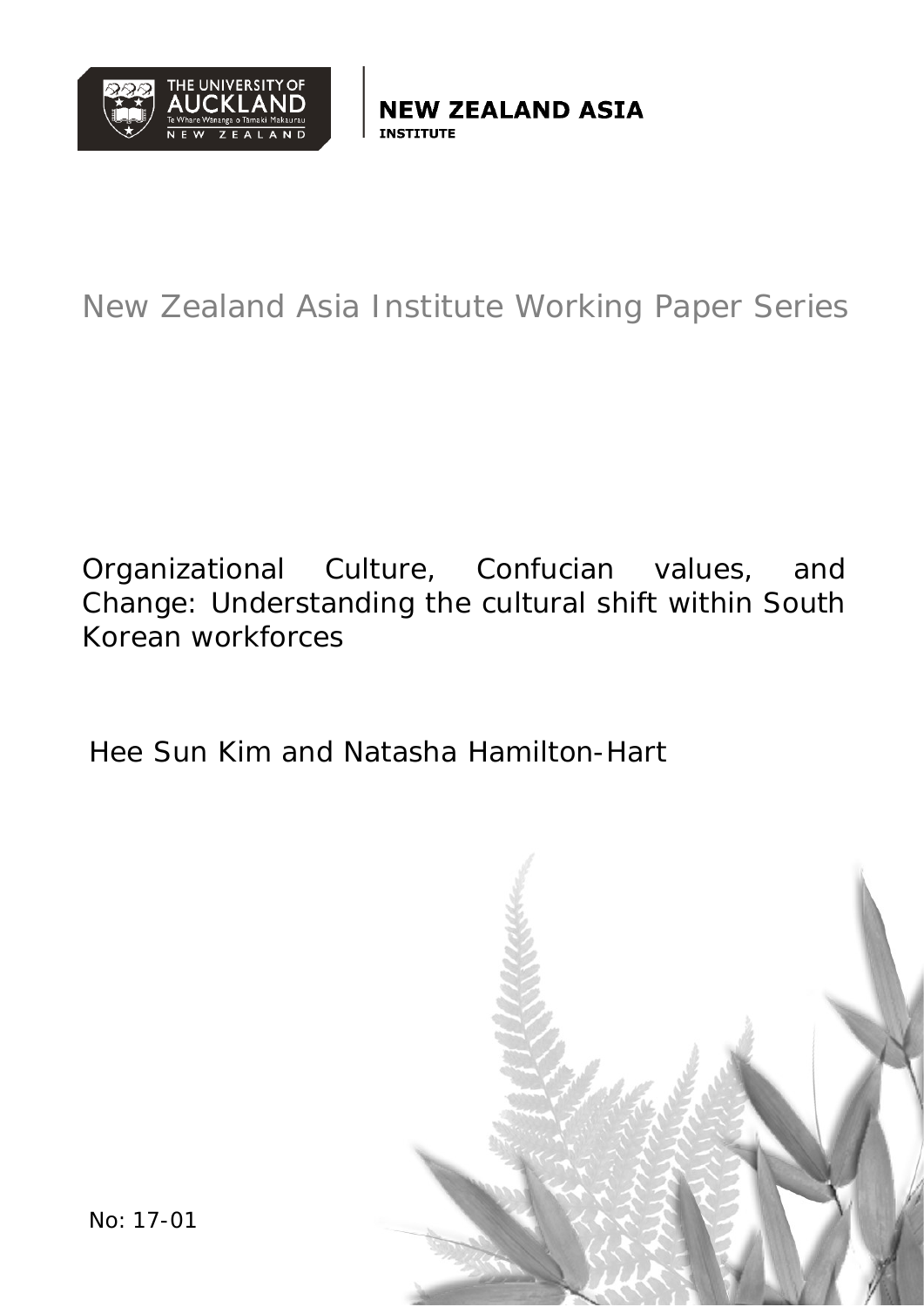#### **ABSTRACT**

South Korea's economy has become more internationally integrated and exposed to the demands of market competition. Concurrently, its workforce has been subject to a series of liberalizing reforms aimed at increasing flexibility and productivity. As the structure of the workplace and employment norms have changed, how has the internal culture of Korean business organizations been affected? This study investigates workplace culture, particularly the status and role of Confucian-based cultural norms, in three Korean private sector firms. We find significant variation in the degree to which organizational culture reflects the values and norms of what can be construed as traditional Confucian ideas of hierarchy and loyalty. This variation reflects both the average age of employees and the deliberate efforts of a firm's management to either uphold or break free from 'traditional' organizational culture. Findings suggest that while a strong Confucian-based organizational culture can still elicit high levels of employee commitment and effort, it is increasingly difficult to maintain such a culture. Firms where such a workplace culture is either being eroded or deliberately refashioned are finding alternative ways to manage and engage employees.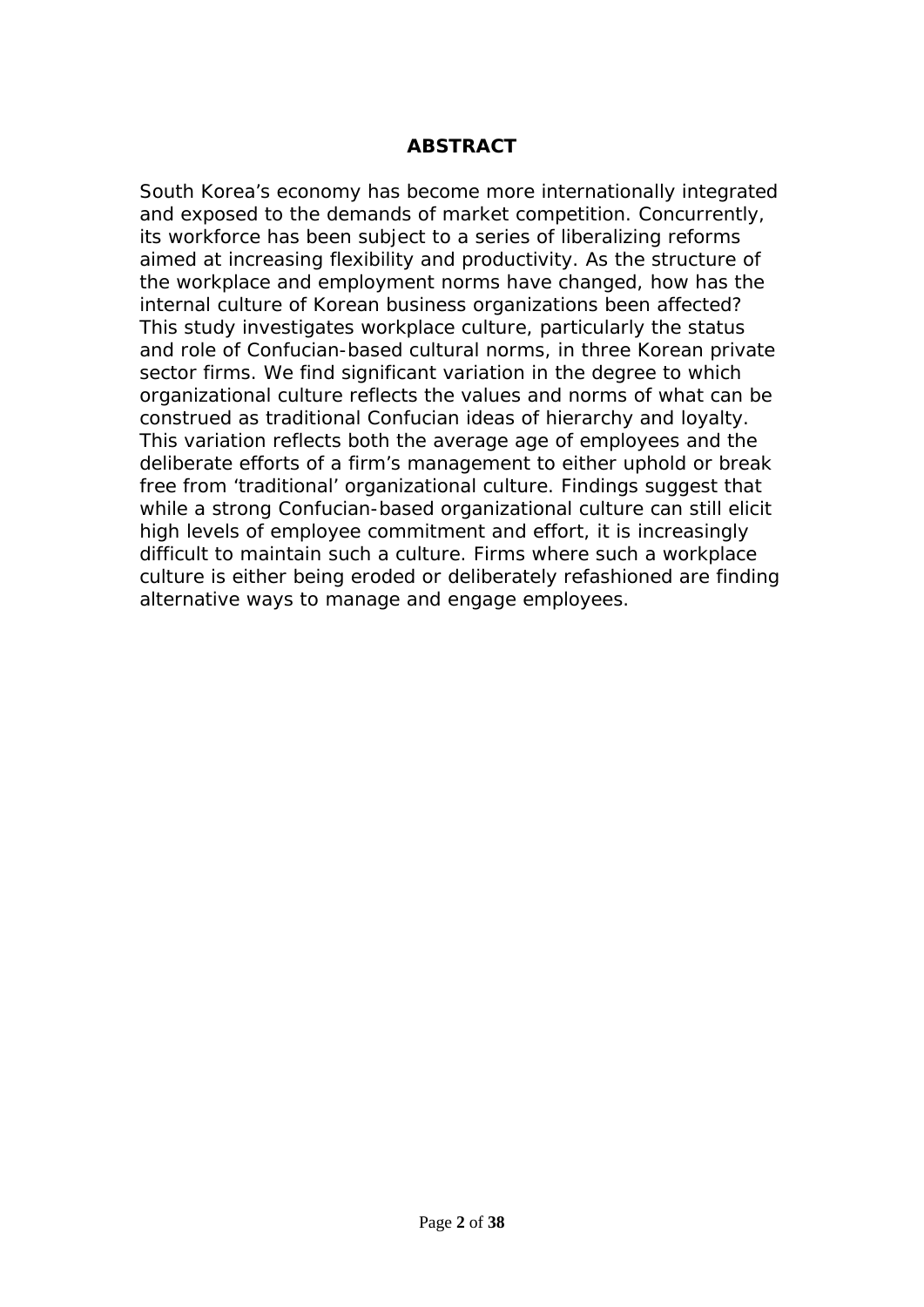## **INTRODUCTION**

The Korean workforce and the organizational culture of Korean workplaces are often elided in accounts of South Korea's economic performance. Contending explanations for South Korea's extraordinary economic growth and industrialization have variously focused on the role of an activist state, directed finance and government planning organizations (Amsden 1989; Woo 1991; Weiss 1995) versus more market-oriented policy settings (World Bank 1993). In many accounts, the private business sector and its coordinating institutions, particularly the large conglomerates known as *chaebol*, play a pivotal role in translating both market and government-engineered opportunities into business growth and industrial upgrading outcomes (Chwa 2002; Kim 1997). The role of the Korean workforce in this transformation remains contentious and often invisible. However, the workforce plays a critical role in transforming other resource inputs such as finance into the acquisition of industrial capacity. The global rise of Korean firms that have broken into highly competitive markets was contingent on extraordinary levels of employee effort and commitment: long hours, high levels of stress and a relentless focus on honing production techniques (Magaziner and Patinkin 1989; Amsden 1989). In some accounts, the effort and capacity of Korean employees is attributed to a ruthlessly coercive industrial relations system that, prior to1990s, repressed labour through both legal and physical means (Deyo 1989; Minns 2001; Kwon and O'Donnell 1999). In other accounts, more emphasis is placed on national-level investment in education to develop human resources and a credible commitment to 'shared growth' (Campos and Root 1996; Rowen 1998).

Labour repression during Korea's authoritarian high growth era is undeniable; but a system that relies entirely on coercion is unlikely to be efficient, particularly when it comes to the acquisition and deployment of higher-level skills. This makes it plausible that monitoring and discipline can be (at least to some extent) internalized through cultural norms that find expression in workplace practices, routines and expectations. In the case of Korea, a national culture in which Confucian norms of hierarchy, collectivism and discipline are present alongside other cultural influences has shaped firm-level management practices and organizational culture (Deuchler 1992; Dastmalchian, Lee, & Ng 2000; Rowley and Bae 2002). In this line of analysis, the prevalence of Confucian values within Korean workplaces is put forward as a significant factor behind the country's economic performance (Chang 1988; Hofstede & Bond 1988; Kim and Park 2003).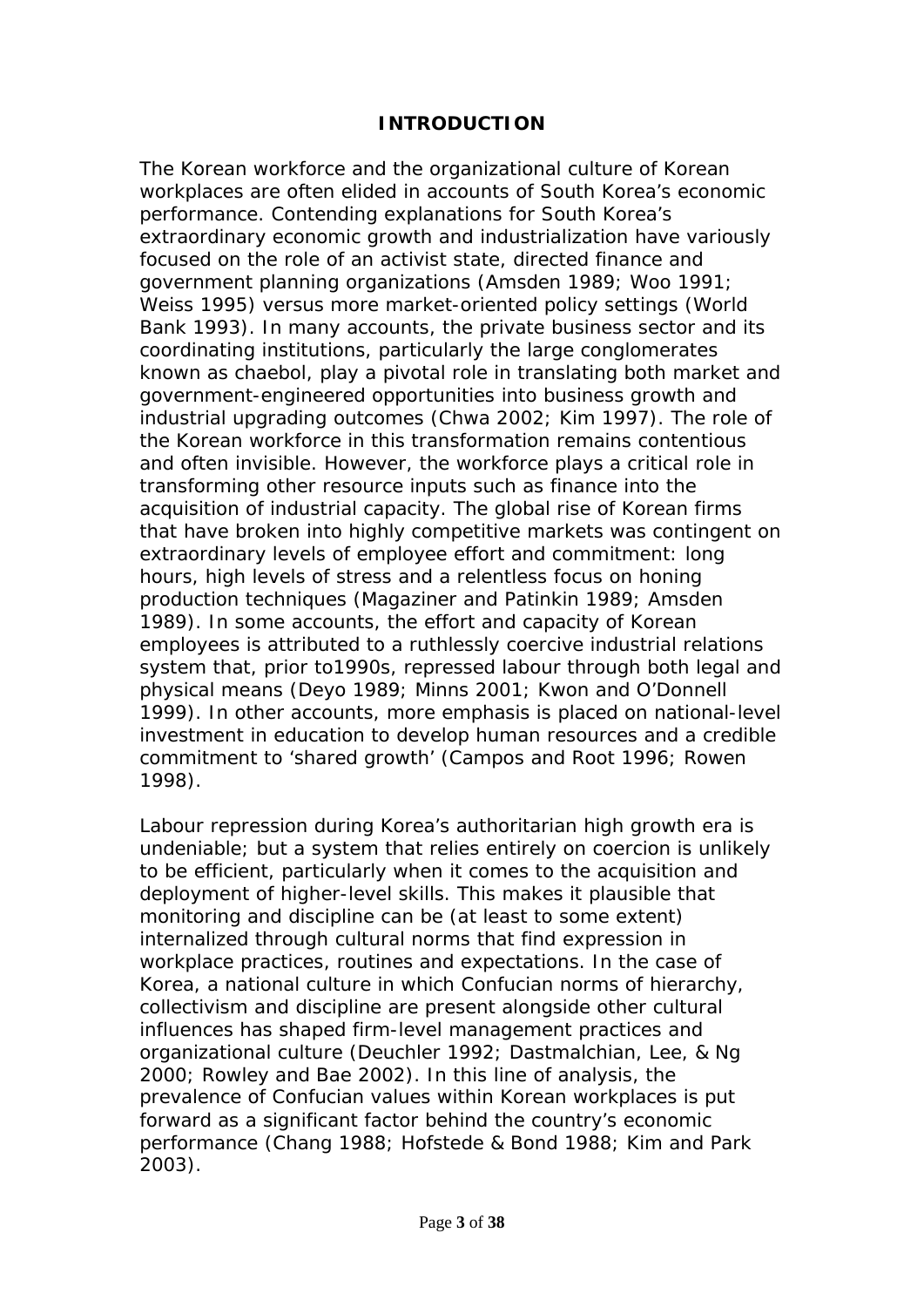Although Korea has traditionally been regarded as one of the East Asian countries in which Confucian values and norms are widely shared (Cha 1994), culture is not static. Generational change means that younger members of the workforce have values and orientations that are significantly different from those of previous generations (Park and Park 2017). The workforce has also changed its structure, as liberalizing reforms aimed at increasing workforce flexibility have sharply reduced employment protections and increased the proportion of 'contingent' or non-regular workers, who now make up at least a third of all Korean employees (Shin 2010; Cooke and Jiang 2017). In consequence of these national-level cultural and structural shifts, Korean workplaces, human resource management practices and organizational cultures have moved away from 'traditional' Confucian-based norms, which were consistent with an emphasis on internal labour markets, lifetime employment, seniority and hierarchy (Lee & McNulty 2003; Warner and Rowley 2014). Workforce restructuring and reform, along with other forces associated with technological change and global marketplace competition mean that these traditional organizational cultures and practices have changed since the 1990s (Ingelhart 1997). For example, in 1997, Samsung first introduced a meritbased compensation system similar to that of Western organizations such as General Electric, and attempted to merge into its existing seniority-based system (Khanna, Song, & Lee 2011). Khanna et al. (2011) suggest that Korean business environment has 'slowly become more friendly to ideas from abroad' (p. 147), and that Korean businesses are now accommodating a hybrid system that merges both Western and Confucian values. This means that Korean businesses are becoming more diverse, as practices diffuse unevenly and new organizational cultures and human resource management practices coexist with more traditional ones, often within a single firm (Rowley and Bae 2003; Cho, Yu, Joo and Rowley 2014).

How does this diversity and flux play out in Korean workplaces? Where traditional, Confucian-based organizational cultures still exist, do they retain their ability to motivate employee performance and loyalty? How do workplaces characterized by more individualistic organizational cultures manage to engage and motivate employees? How do employees themselves make sense of changing management policies and their congruence (or otherwise) with organizational cultures as reproduced at the firm level? In order to investigate these questions, we carried out a qualitative study of three Korean firms using an ethnographic approach, each representing different organizational cultures and workforce attributes. Our findings allow us to draw tentative conclusions about the effect of changing organizational cultures on employee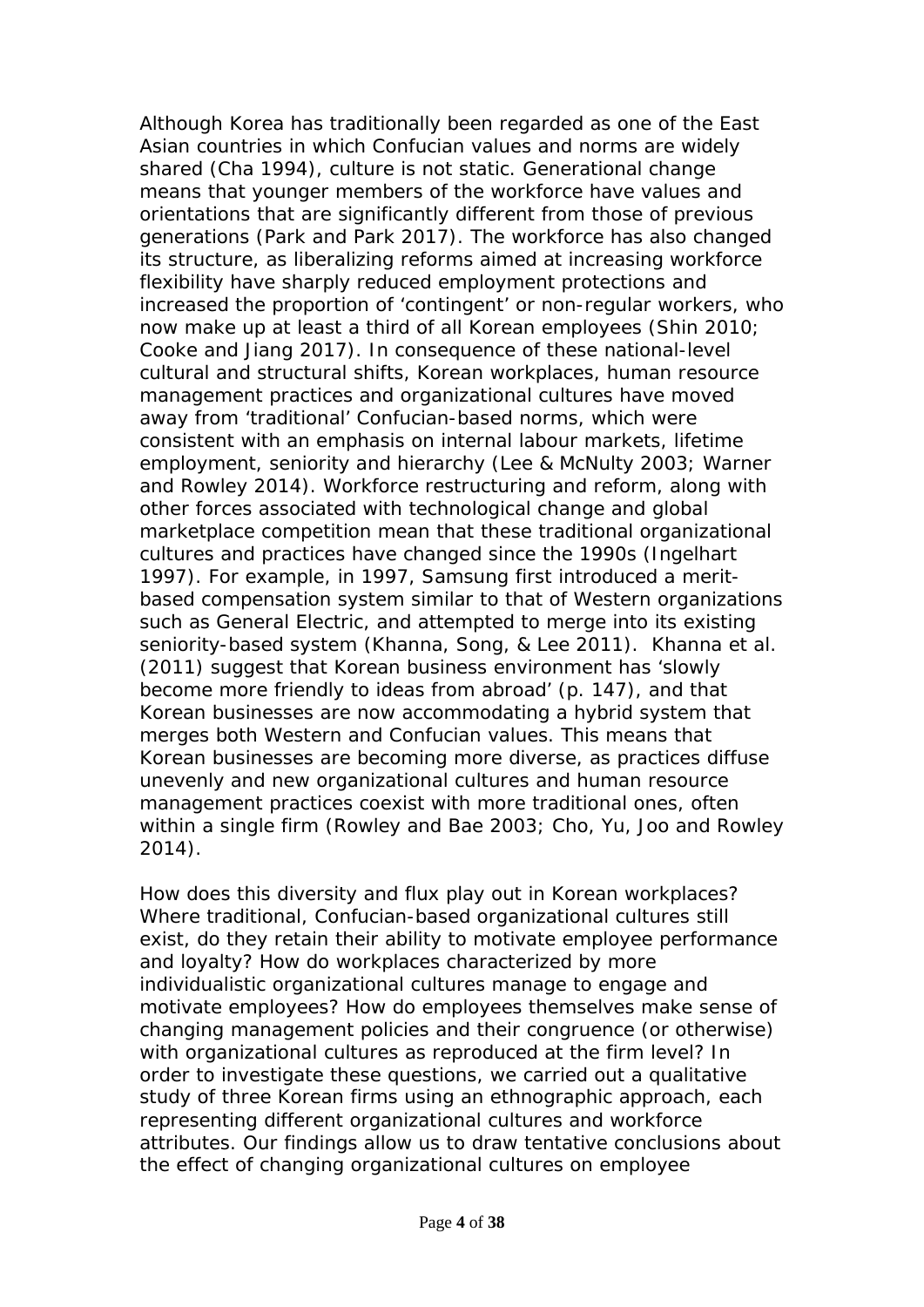engagement and performance. Before presenting the case studies, the next section introduces the principal elements of Confucian culture in the Korean cultural context and draws connections between organizational culture and performance.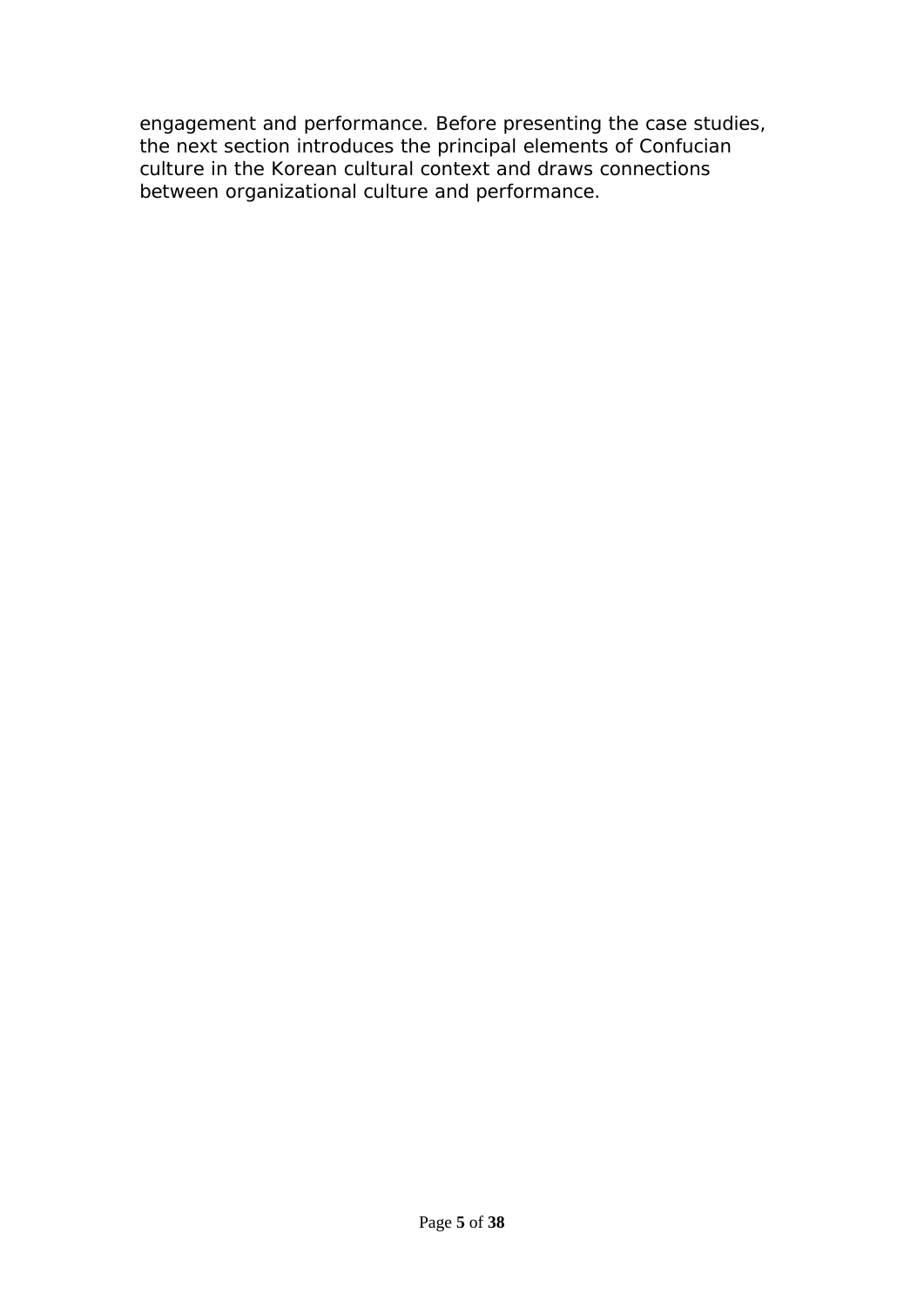## **CONFUCIANISM AND ORGANIZATIONAL CULTURE**

Korean society is widely considered to be one in which Confucian values and practices have traditionally been strongly embedded (Choi 2010; Duechler 1992). Hofstede's (1984) global study groups Korea with other East Asian countries, part of an East Asian cluster that portrays similar cultural values and characteristics. Korean organizations, including firms, operate in a context that is culturally similar to that of Japan and China, which share a common Confucian tradition. However, culture is complex and each context may interpret the same cultural idea differently (McSweeney 2002). Confucianism in Korea is idiosyncratic and entwined with other cultural strands and non-cultural influences, including the legacy of decades of authoritarian rule (Rowley 2001). The principal cultural values and practices associated with the Confucian tradition in Korea include strongly hierarchical interpersonal relationships, respect for authority, a collectivist ethos that puts the group before the individual, and a commitment to education. As a system of ethics, Confucianism encourages harmony and interdependence, in which deference towards superiors is matched by a paternalistic duty of care towards subordinates (Yao 2000). The desire for education and achievement within the Korean society may be considered as an evidence for Confucian influences (Lee 2006). In 2014, OECD reports ranked Korea as the country with highest tertiary education rate for the age group of 25 to 34 years, with 67.7% of the population receiving tertiary education ('Education at a glance: OECD indicators', 2014).

Culture is dynamically reproduced through practices, rituals and communication styles (Stowell, 2003). In the Korean context, ideas of hierarchy, status-consciousness, conformity, in-group and outgroup distinctions, and family interdependence are both reflected in and reproduced through everyday communication practices (Shim, Kim, & Martin 2008). For example, honorifics are used to show respect and identify relational social position between the communicating individuals, and reinforce their status (McBrian 1978). Specific terms are used to address each other to represent the relationship between the communicators (Hwang 1991). This means that interpersonal communication constantly reminds speakers of Confucian values of respect and hierarchy and also reinforces these values, although the original meanings (based in Confucian philosophy) may change in the process.

Although organizations within any country can craft and maintain distinctive organizational cultures, the values and practices of managers and employees tend to reflect the values and cultural practices prevailing nationally. To the extent that Confucian values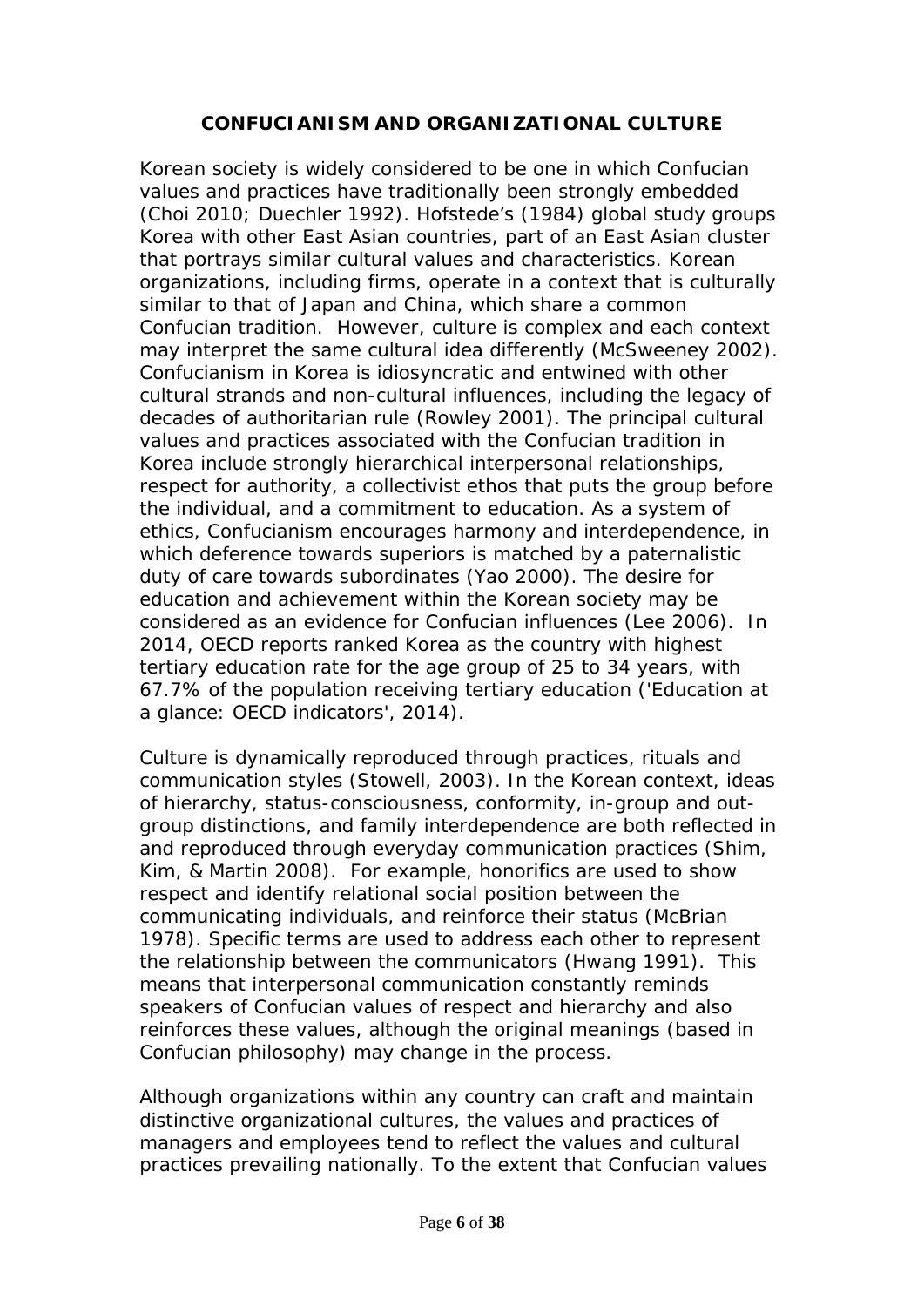are embedded in everyday life, they will often spill into organizational practices (Shim, as cited in Shim et al. 2008). The strong influence of the generic Korean culture is consistent with a high level of ethnic homogeneity within Korean companies as, until recently, the Korean workforce included few foreign workers (Kim, Bae, & Lee 2000). Along with pressures for institutional isomorphism, this means that there is often a concordance between elements of the societal culture and the organizational culture of national firms. To the extent that the Korean workforce is embedded within the wider Korean cultural context, employees may espouse traditional Confucian values such as group harmony, filial piety, and loyalty to superiors, which in turn impact interpersonal relationships and work culture (Kee 2008). In this way, organizational relationships and culture are influenced by Confucian ethics that promote subordination to authority and labour harmony in Korean businesses (Kim & Park 2003). Unequal power relations are a consequence of traditional Confucian deference to hierarchy (Dastmalchian, Lee, & Ng 2000). These relational differences between the workers are reinforced through paternalism, a masculine-dominant culture and collectivism, especially in smaller Korean businesses (Lee 2001).

Organizational culture may develop in distinctive ways at the organizational level while also being influenced by national context. Plester (2016) suggests that each company cultivates its own organizational culture, and this can be reinforced and crafted through worker interactions and communications such as humour. Organizational culture may be displayed in different forms, such as in physical settings and artefacts, and through language, stories, gestures, legends, symbols, ceremonies and rituals (Trice & Beyer 1984). Organizational culture is thus distinct from, but in reciprocal interaction with, more discrete organizational factors such as human resource management policies. Norms of deference towards seniors, for example, may be reinforced by human resource policies and management practices, or they may be in tension with overt organizational policies (Rowley, Benson, & Warner 2004).

The implications of Confucian-influenced organizational culture for performance are ambiguous and uncertain, especially given difficulties in measuring the subjective and inter-personal elements of organizational culture. Although organizational culture is a shared idea that is collectively crafted within the organization, how these cultural values are interpreted and perceived may differ according to each individual, and thus may impact performance related behaviours differently within the workplace (Meglino, Ravlin, & Adkins 1989). However, several studies provide evidence that Korean business performance has been supported by strong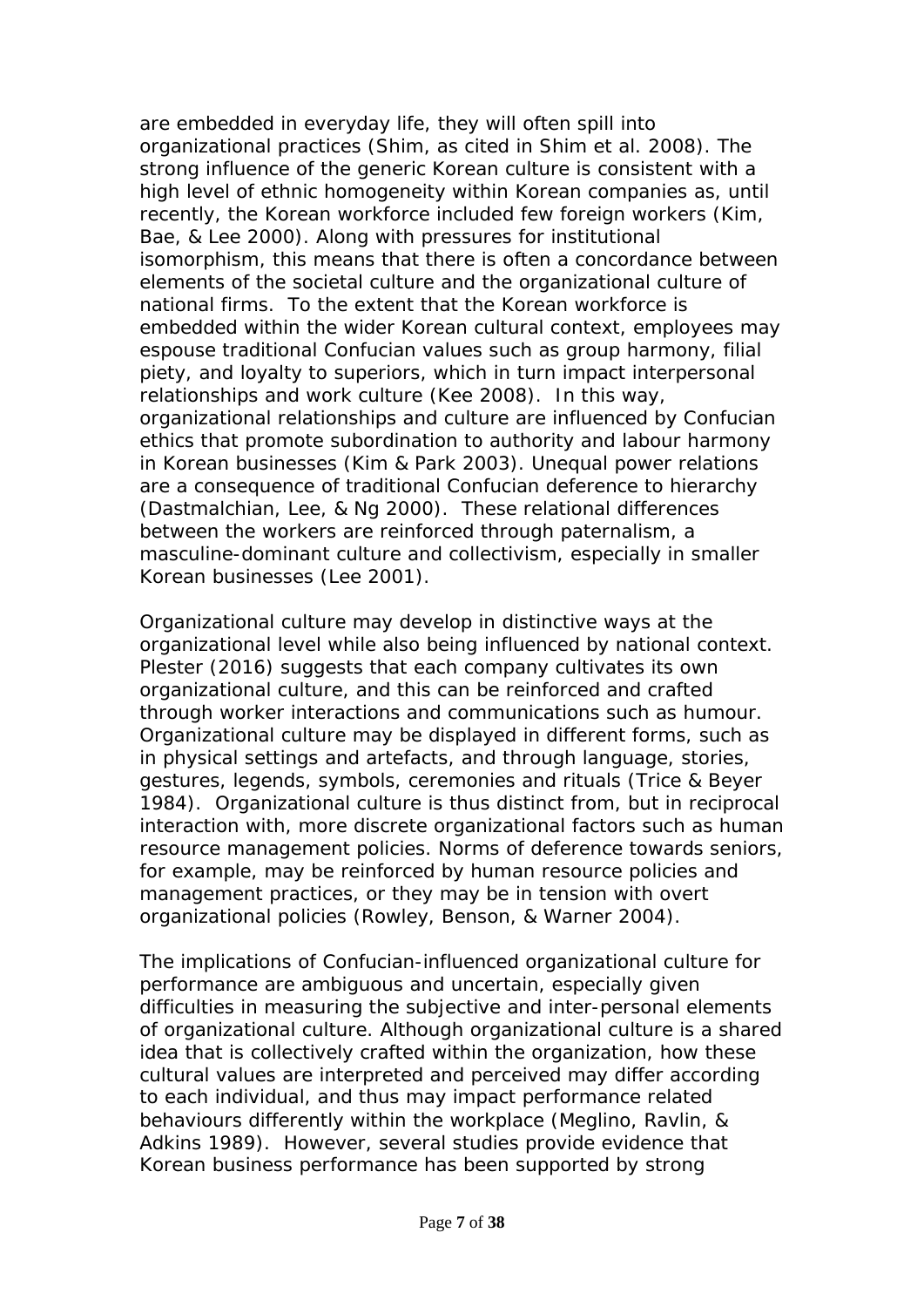corporate cultures that produce cohesiveness among employees (as cited in Cho et al. 2014). Korean corporate culture has been analysed as featuring 'dynamic collectivism', whereby high performance is bolstered by a mixture of Confucian-derived collectivist ethos alongside positive acceptance of change and innovation (Cho and Yoon 2001). The Confucian philosophy of interdependence and harmony may promote a culture that crafts 'productive' worker behaviour. Schein (2010) suggests that groups with in-depth social understandings that are specific to the organization may be created through a reasonably stable membership and a long history. This means that a strong culture between the members may be crafted through organizations with lifetime employment and seniority system, which encourages a stable membership structure within the organization. Wilkins and Ouchi (1983) suggests that development of such strong organizational culture provides a form of clan control that helps to efficiently govern uncertain and complex transactions within the workplace. Efficiency is achieved through individual members determining and behaving according to the best interest of the collective group (company). This form of collective culture and loyalty, although not unique to the Confucian tradition, is fostered by it.

As discussed in the previous section, Korean workplaces are undergoing significant change as a result of industrial relations reform, structural shifts in the economy and workforce, and changing human resource practices (Cho et al. 2014; Warner and Rowley 2014). Business organizations are becoming less 'Confucian', but traditional practices and understandings of authority and interpersonal relationships remain in many organizations. In this context, our investigation of workplace culture in three Korean businesses has focused on organizational practices, values and understandings of appropriateness held by employees. We show the mixture of traditional, Confucian-based values and practices alongside more individualistic norms, and trace some implications for organizational performance via employee commitment, self-discipline and engagement.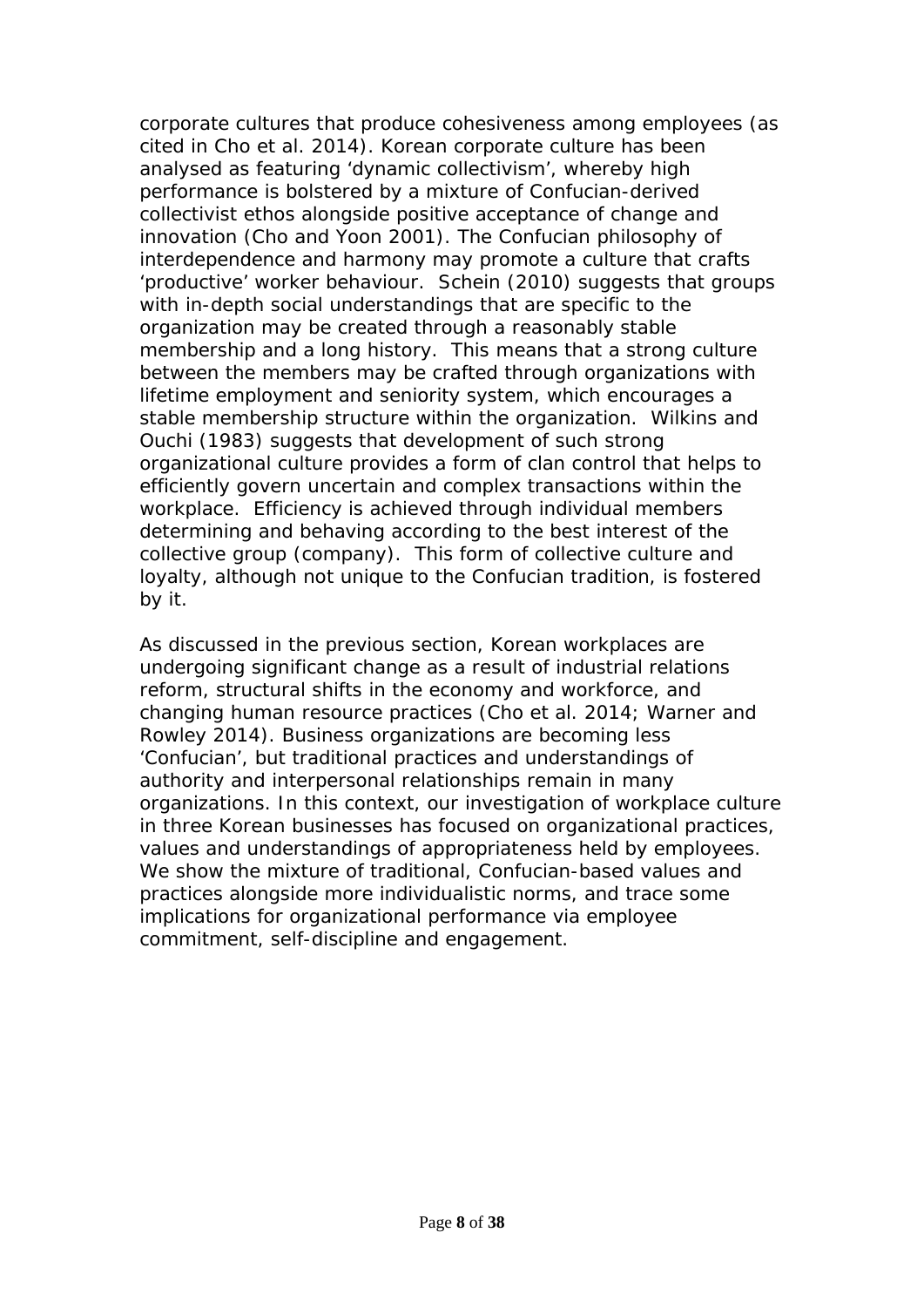## **CASE STUDY METHOD AND COMPANIES**

In order to investigate the nature and implications of organizational culture in different Korean workplaces we undertook qualitative, interpretive case studies of three firms. Although large-scale survey instruments have been productively used to study organizational culture in many studies (i.e. Hofstede 1984), here we used closerange, interpretative methods to attempt to capture the more subjective and interpersonal elements of organizational culture. Our findings are based on participant-observation, formal interviews and informal conversations with employees. Observations of company events allowed us to develop a picture of organizational practices, rituals, physical artefacts, and also interactions between the members (cf. Schein 2010). The empirical observation and interviews took place over a period of four months in 2014. To retain the confidentiality of the firms and individuals, we have changed the names of each company and all employees.

The three case study companies were selected from different industries: information technology, online gaming and manufacturing. We have named them Wisepath, Truscene, and Mintrack. Each of these companies presents a different case of the organizational culture, from one displaying relatively high levels of traditional Confucian values and practices, to one in which more individualistic, informal and Westernized norms predominated.

Our observations focused on a variety of markers of organizational culture, from physical manifestations (e.g. a company logo displayed on the wall), to documentary records (e.g. formal organizational policies), to the use of language and form of interactions among organizational members. Each was interpreted in terms of how much they demonstrated observance of Confucianderived values and practices. We paid particular the use of language and interpersonal interactions among organizational members as an indicator of the company's level of formality and observance of Confucian notions of hierarchy. In Korea, personal titles and honorifics convey both degrees of formality and understandings of relative hierarchical status. As in other cultures that use honorific forms of personal address and different linguistic forms depending on the relational position of the speaker to the person addressed, all verbal communication requires a person to assess their relative position and the context in which they are communicating (McBrian 1978). The relational position or status is dependent on the age and the organizational position of the communicators. The titles used within the three studied companies include a mixture of the individual's first name, last name, the title 'nim', 'ssi', organizational position, and age-based hierarchical title.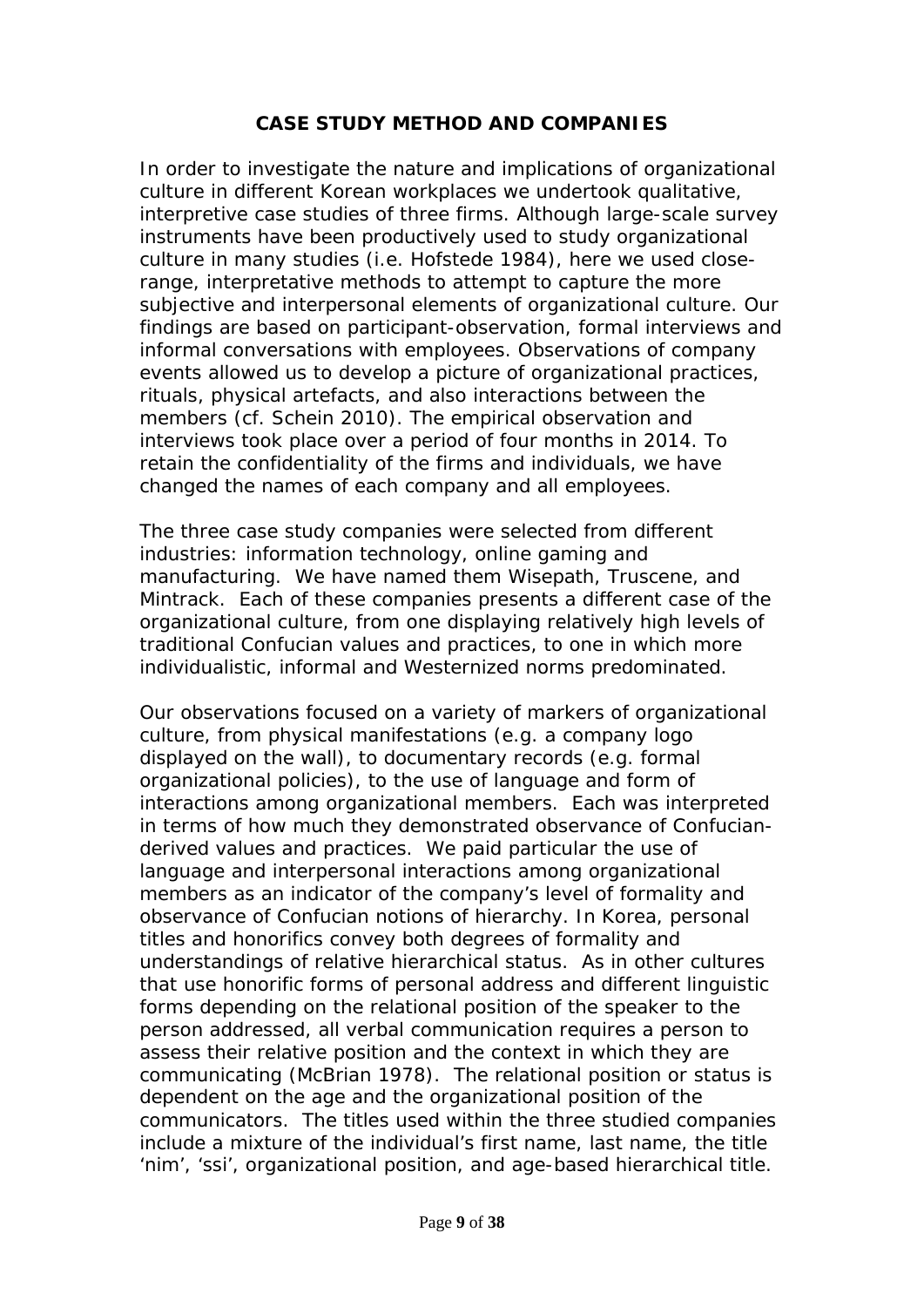Within the three studied companies, superiors had more options in addressing an individual of subordinate status, and the language (and the title) is much more casual. For example, the word 'nim' translates to 'madam' or 'sir' in English, and it is used to address an individual in a highly respectful manner. While it is most professional to use a combination of last name, organizational position, and the title 'nim' when addressing another person, some workers in subordinate positions also use an age-based hierarchical title such as 'unni' (direct translation as 'older sister') or 'obba' (direct translation as 'older brother') between individuals with close personal relationships. Therefore, this title is usually used towards customers or superiors, within a relationship. Contrastingly, within a relatively formal, yet hierarchically more equal relationships, the word 'ssi' is used to address another person. Often it is used by those in a hierarchically superior position, towards their subordinates. Within an organizational context, managers tend to use the word 'ssi' towards his/her team members (of lower hierarchical status or in age) to signal a hierarchical, yet professional relationship between the communicators. However, some managers may use only the first names of their subordinates to signal a distinct hierarchical difference within the relationship. Therefore, examining the language used by organizational members along with other cultural practices helps to understand the level of formality and Confucian influences within Korean workplaces.

# **CASE 1: WISEPATH**

#### **Company background**

Wisepath is a metal recycling company that collects, dismantles, extracts, and refines metal (and some precious metals) parts for resale. The business involves purchasing electronic devices and other waste products within and outside Korea (from Japan and China), to extract precious metal parts and refurbish the material in an environmentally friendly way. The company has branches in American and China for import and exporting purposes, and has its main office and recycling factories in Korea.

The company employs approximately 63 workers, with 46 permanent workers and 17 temporary workers. Out of these identified workers, only seven were female. The age of the workers were relatively high, with only two workers were in their 20s, and the majority of the workers in their 40-50s. Furthermore, there were a few workers over the age of 60. The workers are divided into two divisions- office and factory. These two divisions operate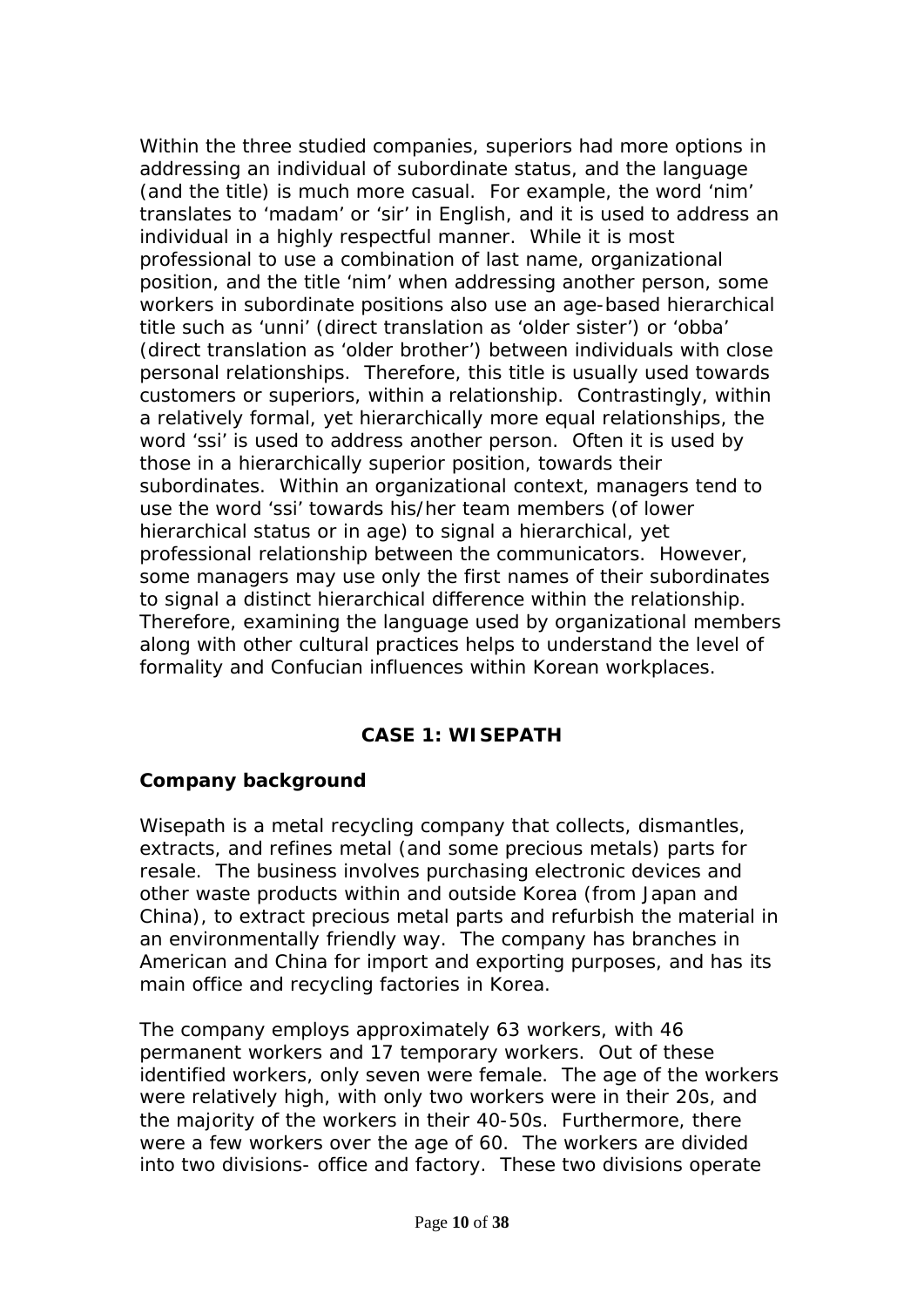under a different hierarchical system, where the organizational positions/titles are incompatible with each other. For example, the office division is hierarchically more stratified than the factory division, with even the senior management team divided into four different levels, while the factory division only has two. This means Wisepath has a complex system of relationships and layers of organizational culture, yet the formality and hierarchical relationship structure between the members were similar across the office and factory divisions.

# **Organizational culture: Traditional and Confucian-based**

In general, this company's organizational culture presented the most traditional and 'Confucian' culture, out of the three studied workplaces. The organization is separated into two different divisions, company office and factory. The office division is structured into nine different hierarchies, while the factory division has two levels of hierarchy. Through the company webpage, Wisepath emphasizes the importance of having a collective culture, in order to achieve cooperation and collaboration within the business. These ideas are commonly empathized within Korean workplaces, and embed Confucian values of collectiveness and harmony. In accordance with these values, the organizational relationships reinforced strict hierarchical differences between individuals, signalled through the use of honorifics and job titles used by the subordinates to address their superiors, while the superiors use the subordinate's first name only. One of the officedivision workers suggested that the hierarchical relationship between organizational members is natural to Koreans, due to the family-like Confucian relationship structure within the workplace.

*Korean culture maintains a family-like structure across all contexts. At a smaller scale, a family would have the mother and the father as the most senior person. In the workplace, the CEO and the management are the most senior. At a larger scale, the president is the most senior within a country. This idea is solid in our minds* 

Coral, 64, female

Such respect towards seniors (either in age or organizational status) was common across workers over the age of 40. Since the workers at Wisepath were relatively old, and some in their 60s, this was a commonly accepted perspective within the company.

Korean traditional and superstitious cultural practices were observed within the company building, and a number of physical ornaments suggested such cultural values. One of these cultural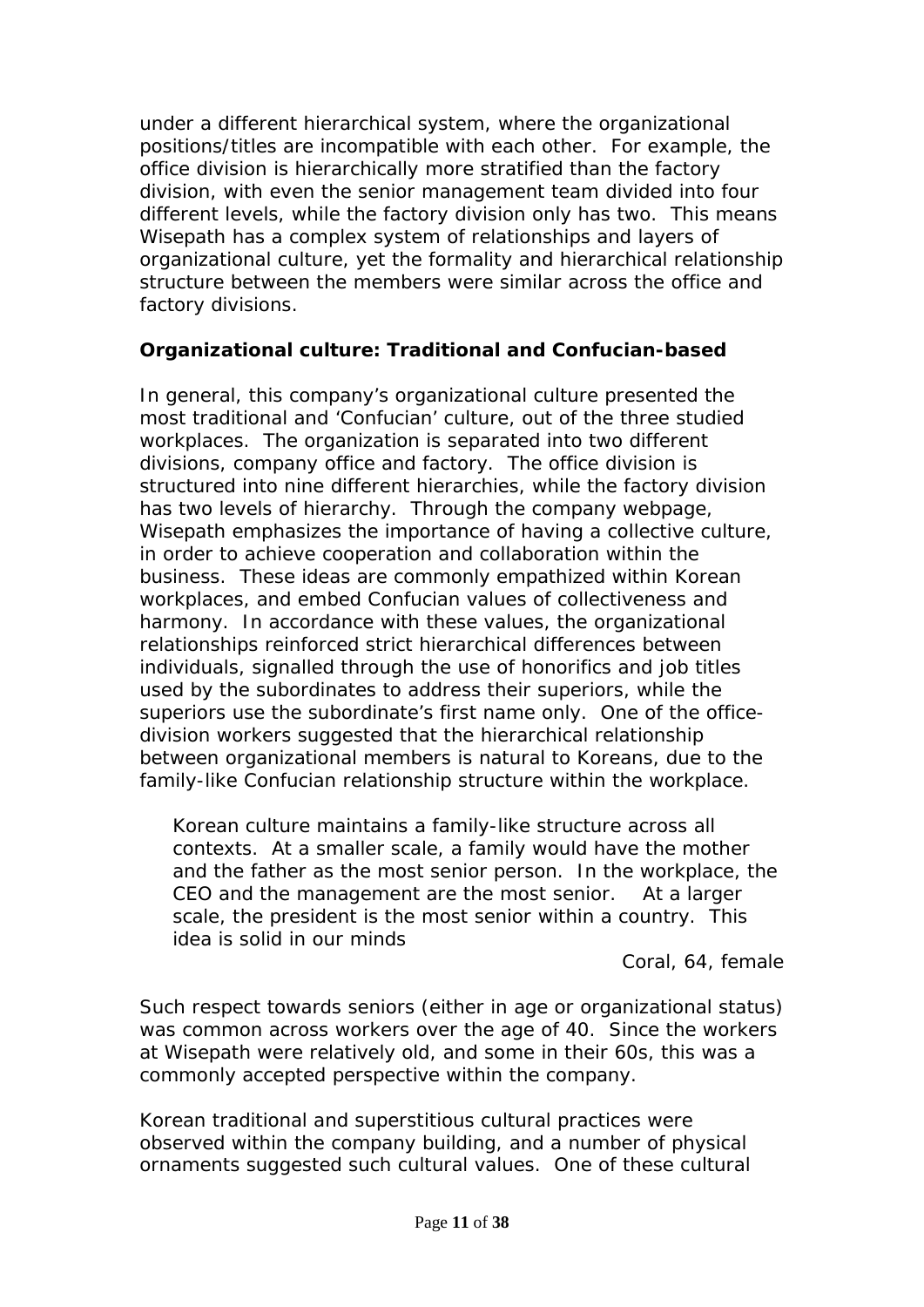ornaments included placing a dried Pollack wrapped in white silk threads above the main entrance of the company office building. This is a typical Korean cultural practice, where placing a Pollack with silk threads resembles the act of 'bringing in' long lasting wealth and 'pushing out' bad spirits for the company. Furthermore, the company conducted *gosa* frequently. Although there are different types of *gosa*, Korean companies often conduct *gosa* as a ritual to plead for the blessing of the land or house-protecting god. Therefore, *gosa* are performed prior to starting a new business or moving into a new building. In the modern Korean society, rituals and rites (such as *gosa)* are more often performed by companies not to sincerely plead for blessings and prosperity to gods, but to cultivate a culture of togetherness for the organizational members. Conducting these rituals helps to build group solidarity and merge the cultural gap between organization and individual members (Nugent & Abolafia, 2006), and thus constructing a collective identity. Within Wisepath, all employees were obligated to attend *gosa* rituals when they were held within the organization. Although these do not relate to Confucianism, the ornaments and rituals resemble Korean traditions, while emphasizing values similar to Confucianism (such as collectiveness). Conducting these old traditions suggests a culture deeply embedded in traditional Korean values and ideas, and employees who were obligated to attend such events accepted it as a part of their work.

Through traditional rituals, and using language that emphasizes strict hierarchy and formality between organizational members, the culture crafted within Wisepath stresses collective identity and encourage loyalty of the employees. This is also supported by rewarding systems and group activities within the organization. Loyalty is rewarded by the company by providing overseas trips and gifts to the workers- based on their organizational tenure. In 2012, employees with minimum five years of tenure were gifted with a trip to China, as a part of their Christmas reward. Although this was to a small rural town in China, the company provided for all expenses required for the trip. This was considered as a significant reward for the employees, as this was the first overseas travelling for the majority of the workers.

Another reward that the company provided was physical gifts. This included gold bar as a new year's gift in 2013. Each employee was gifted with 3.75 gram size gold bars (worth approximately USD 173, as of July 2017) depending on the tenure of the individual. The longer the tenure of the employee, more number of gold bars they received. The workers responded that this is a '*special reward'* only provided by Wisepath, and that it provokes special appreciation and loyalty towards the company. These unique rewarding systems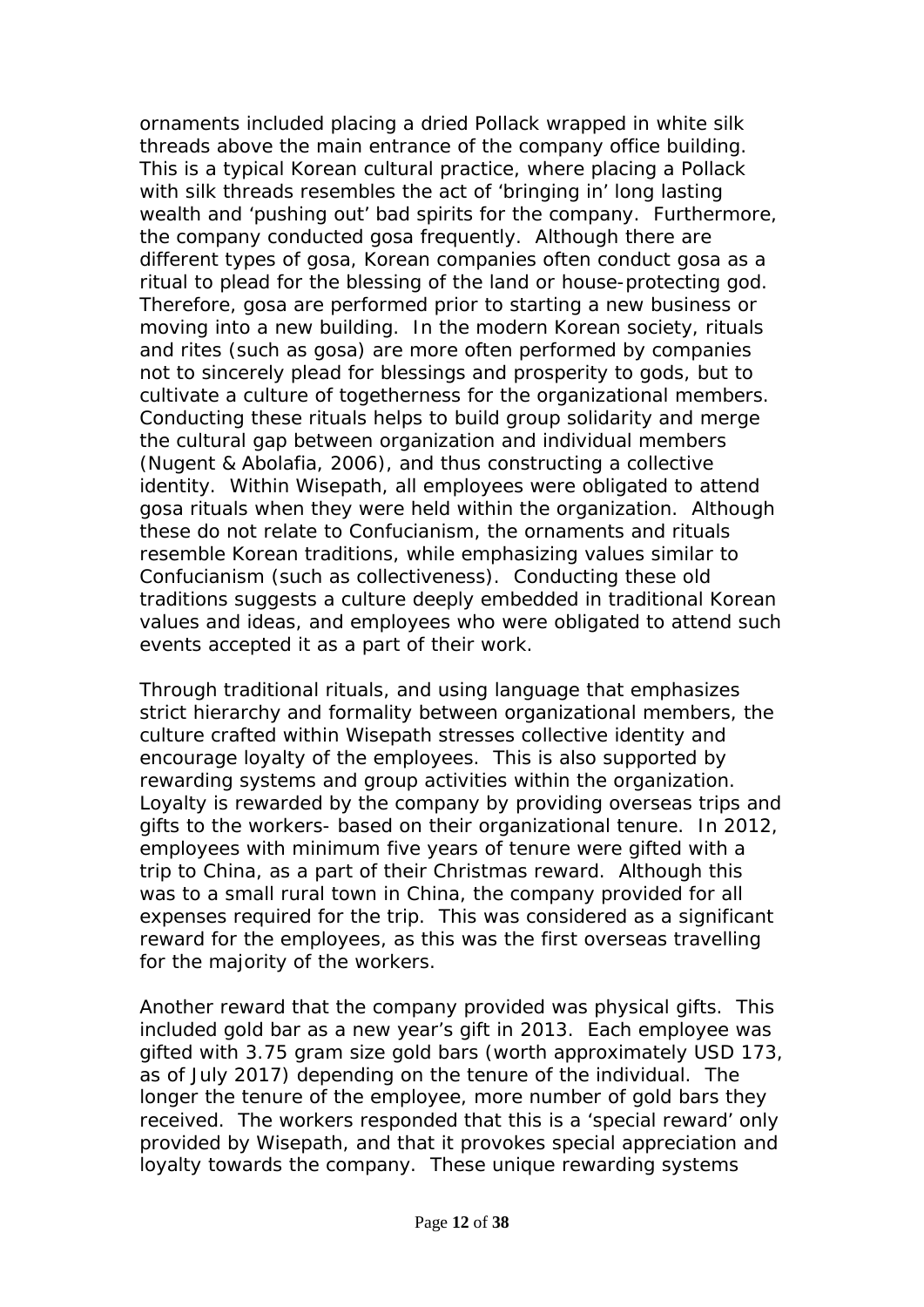cultivates a culture of loyalty and a feeling of belongingness for the organizational members and workers suggested that they are especially thankful to the company for encouraging them through such rewards. For example, one of the older employees explained the company's '*thankfulness'* towards older members:

*Not many Korean workplaces accept older workers. There is a tendency for Korean organizations to 'encourage' early retirement for workers. Usually in their 40's, unless you are high up in the management. However, for this company, there is no specified retirement age- the fact that Wisepath keeps these workers provoke loyalty and 'thankfulness'*

Moss, 60, male

This example suggests that the fact Wisepath provides work opportunities for older individuals are sufficient to provoke '*loyalty and thankfulness'* towards the company. However, the rewarding system and programmes extends this feeling of '*thankfulness'* of the workers, and possibly leading to loyalty. Therefore, the combination of Confucian '*family-like relationships*' supported by a generous rewarding system seems to cultivate a culture of loyalty and respect towards the company. This also reinforces the Confucian values of collectiveness and hierarchical relationships, where individuals provide loyalty and respect towards their superiors while the superiors take care of their subordinates. Therefore, the workers at Wisepath perceived that the relational role of superiors and subordinates within the hierarchical organizational relationships were fulfilled through the organizational system, and seemed to accept such structure as a natural part of workplace relationships.

Loyalty and relationship bonding between the organizational members were also crafted through social events such as hiking in weekends, and alcohol drinking. All members within the company were invited to a drinking event, where members from different departments and divisions were given an opportunity to mingle and develop interpersonal relationships. This included the senior management and the CEO, where they also joined the employees to drink until dawn. The observation example below illustrates the complex mixture of organizational and societal (age-based) hierarchy between organizational members. The Confucian based hierarchical relationship is maintained through mutual respect between the management (higher in organizational hierarchy and younger in age) and older staff members (lower in organizational hierarchy and older in age):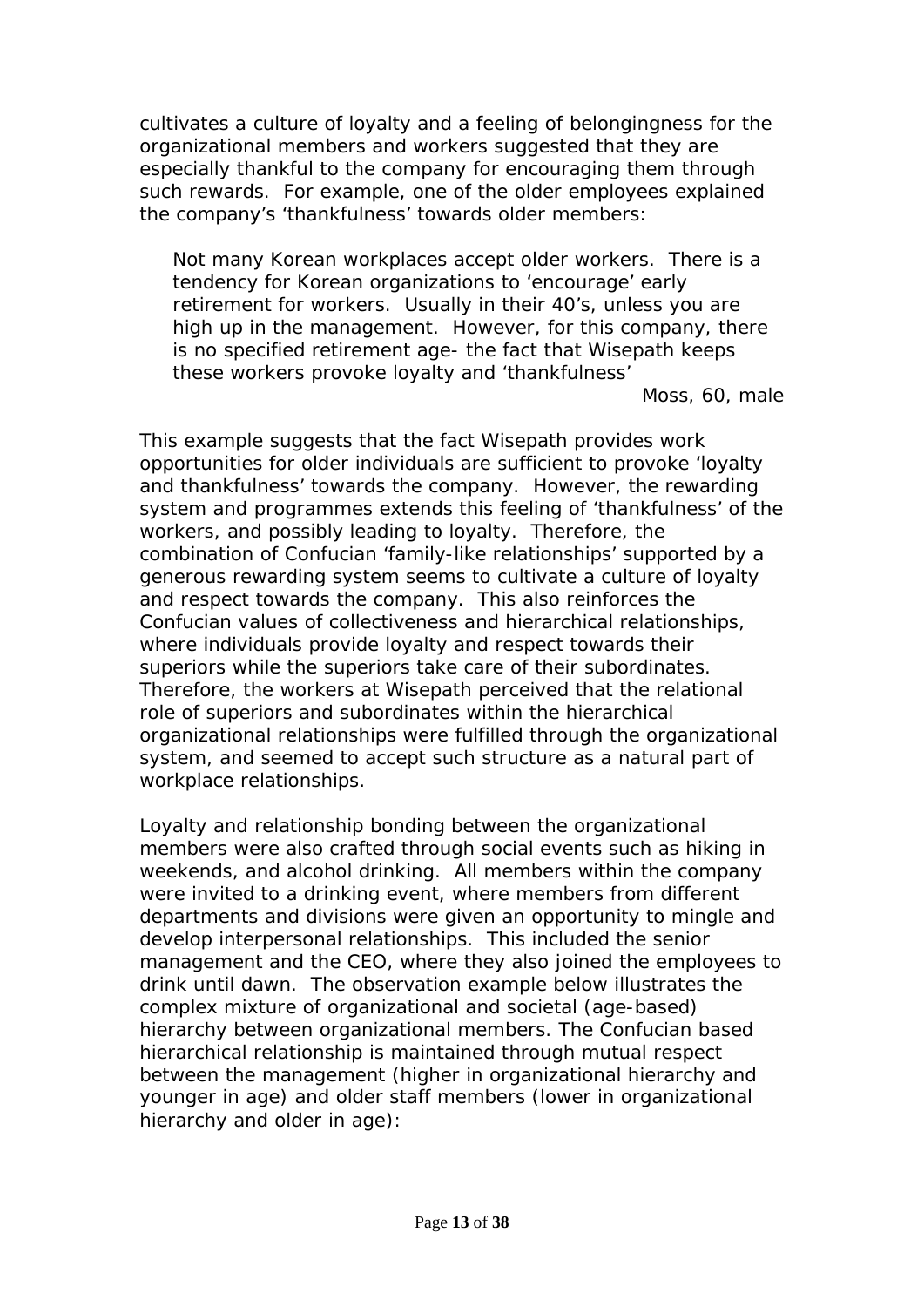*Work hours finishes earlier than usual and all organizational members gathered at a traditional Korean restaurant located 20 minutes away from the company office. At 5:00 pm, the CEO makes a short speech in front of the attending members, and announces the start of the Wisepath company 'hwe-sik' (translation: company drinking event). The CEO stands in front of the room while all other members sit around the room in tables of 4 to 5 people. The CEO, dressed up with a formal suit, raises his glass full of 'pok-tan-joo' (direct translation 'bomb alcohol', a drink that mixes beer and soju) and shouts loudly across the room.*

*CEO: Wi ha yeo! (cheers!)*

*All other members: Wi ha yeo!*

*The members start to pour alcohol in each other's glasses. The CEO approaches the table that Coral is sitting with three other members. The male member sitting on the right side of Coral stands up to offer his seat to the CEO, and the CEO smiles and takes the seat.*

*CEO: Nunim (direct translation: older sister), you've worked so hard these days! Please accept a glass (alcohol) from me!*

*Coral: (partially stands up, and holds out her empty glass with two hands) Oh my! Thank you so much sir, you didn't have to! The CEO grabs a bottle of beer from Coral's table, and pours beer into Coral's glass with two hands. Coral looks at the CEO with a warm smile, while other members sitting on the same table smiles, nods, and starts to drink again.*

June 3, Wisepath observations

This observation example illustrates how the CEO and the older female worker (Coral) show respect towards each other at the company drinking event. Organizational members attempt to develop interpersonal relationships by sharing drinks, and communicating casually outside the company grounds. As the CEO is hierarchically superior than any other members within the company, he is placed at the top of the organizational hierarchy. This means that he does not need to use honorifics or use body language of respect (for example, waving hands instead of bowing when greeting another person) when communicating with other organizational members. However, the CEO's behaviour of using '*two hands'* when pouring beer into Coral's glass suggests respectful behaviour. This is because Korean culture prescribes subordinates to hold objects with both hands when delivering to a person of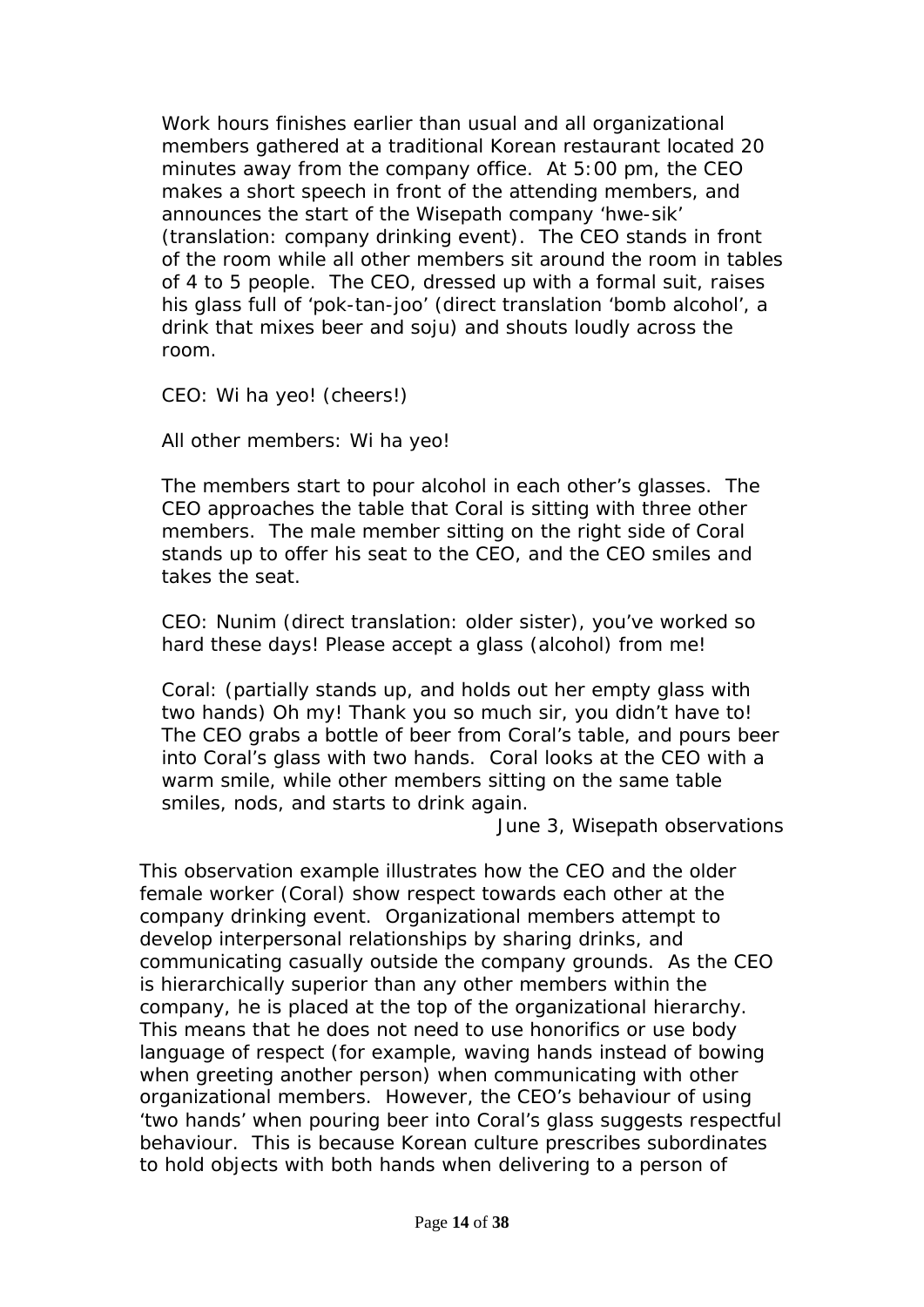higher status, while superiors deliver with one hand only, especially to those of lower status. This means the CEO is treating Coral as a 'superior' in this example. As Coral is older than the CEO (she is 64) this example suggests that the CEO is maintaining the Confucian value in respecting the elderly and filial piety, although he is hierarchically superior in terms of organizational position. On the other hand, Coral also displays respect by also using two hands when accepting the drink from the CEO, and maintains the organizational hierarchy between the individuals.

Wisepath's drinking event encouraged individuals to drink as a signal of togetherness amongst the group members. The management supported such intentions by providing support to those who had to drive home were provided with a 'call driver', and the CEO paid for the fees charged by the 'call driver'. Workers suggested that such drinking events are '*highly enjoyable',* although they are tired the next day, as drinking events usually continue until 3 am.

## **Confucian culture and organizational performance**

The combination of social events along and monetary rewards seemed to help build a collective identity and enhance group belongingness for the workers. Such events were perceived as '*very considerate gifts by the superiors*' rather than as a return of their labour to signal that the workers naturally accept patriarchy in the organization, in accordance with Confucian traditions. Behaviours of workers on the next day of these drinking events suggested how the Confucian values of collectivism and hierarchical relationships help to achieve high levels of commitment and lower absenteeism, regardless of the health conditions of the workers.

For example, individuals who attended the company drinking event (which finished past 3 am) turned up to work on time the next day. Although many of the workers looked very tired and some suffering hangover (for example, some of the workers seemed nauseous and were gagging), they kept to the work schedule, especially those in the factory division. The factory unit that handles the process of dismantling electronic devices operated normally, and the amount of work completed were indifferent to normal working days. However, none of the observed workers complained about being tired or having difficulties with the work. One of the factory division workers suggested that this is the norm and the culture of the company:

*Nobody misses work after a heavy drinking night, because it is culturally incorrect to skip work. Not being able to work the next*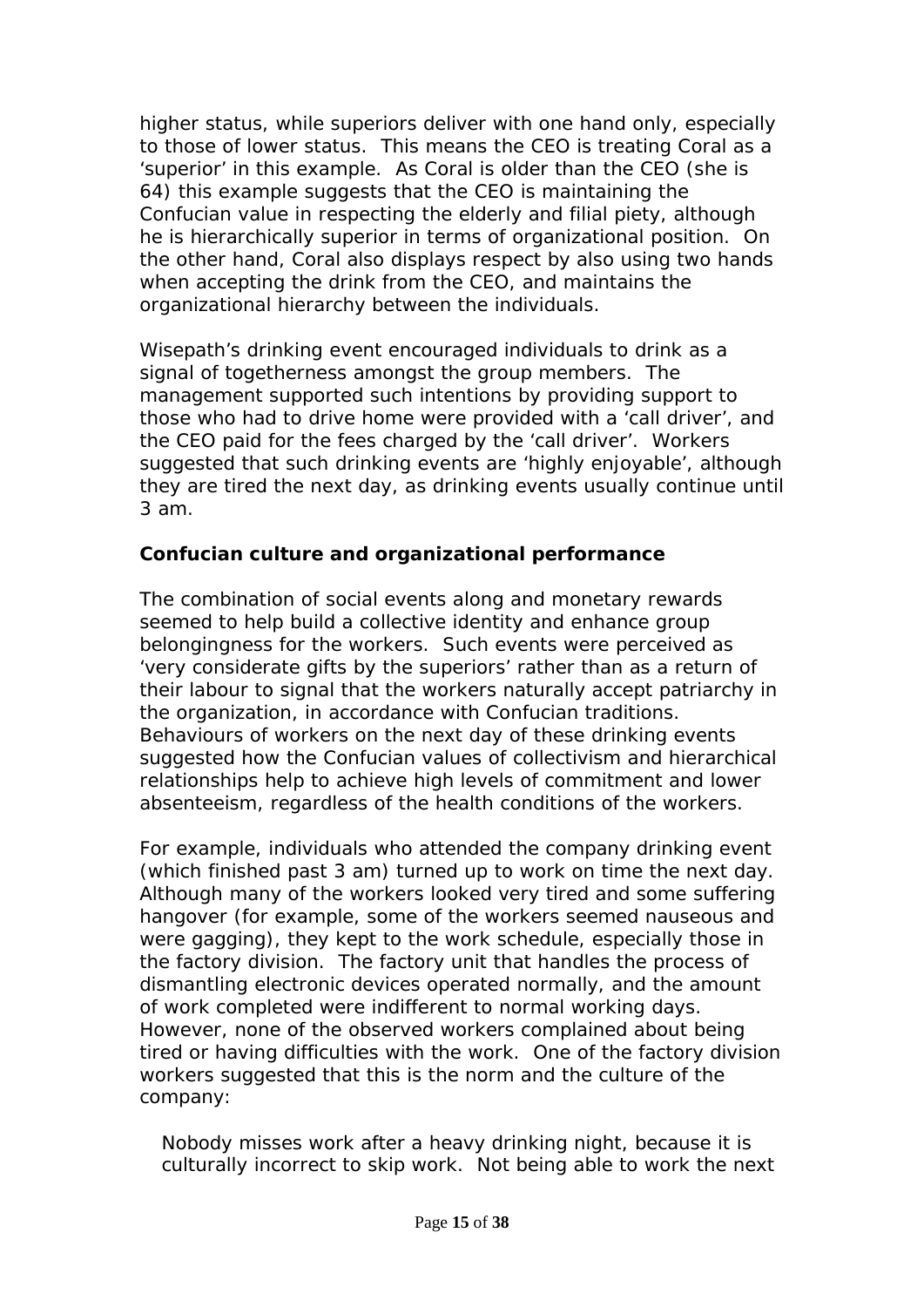*day suggests lack of effort and weakness for the person. We should always show effort towards the company, since they provide us with such fun events. We should be thankful, and not be disrespectful by skipping work. So it's natural for us to pay back to the company, and that's how we do things here.*

Copal, 46, male

This respondent suggests that in order to achieve the collective goal (of organizational performance) the workers are willing to provide extra effort and achieve the necessary performance output, regardless of their physical conditions. Many of the factory workers stayed on site and slept at the company dormitory in order to start work on time. This seemed to be a norm for the workers to stay at the company dormitory when there was work needing to be completed, despite the poor infrastructure of the dormitory building and no 'after-hours pay' was made for the extra work.

Wisepath also did not have many mechanisms to monitor the workers. No official work 'quota' was required for the factory division workers, and no performance review was conducted. Nevertheless, only one manager was located per factory building (there were five factories at Wisepath). However, each factory was divided into three to four different sections, which made it difficult for manager to monitor all sections at once. Furthermore, the managers were also given factory-level tasks similar to other workers, and this created further difficulties to monitor other workers' performance, as the managers have to concentrate on their given tasks as well. Senior managers were usually off-site, therefore did not conduct any monitoring related duties. Therefore, the company did not invest much effort in monitoring the workers and their performance, except to rely on the traditional culture of collectiveness which believes that each organizational member will commit to their own role within the organizational group. This also suggests that there is a high level of trust between the workers and the management, which assumes high performance. Findings suggest that the Confucian based culture at Wisepath do relate to high performance of the company, as during the period of data collection, Wisepath was preparing to expand its business overseas (Japan). Furthermore, the management stated that Wisepath had shown '*dramatic growth'* in terms of profitability in the past 7 years.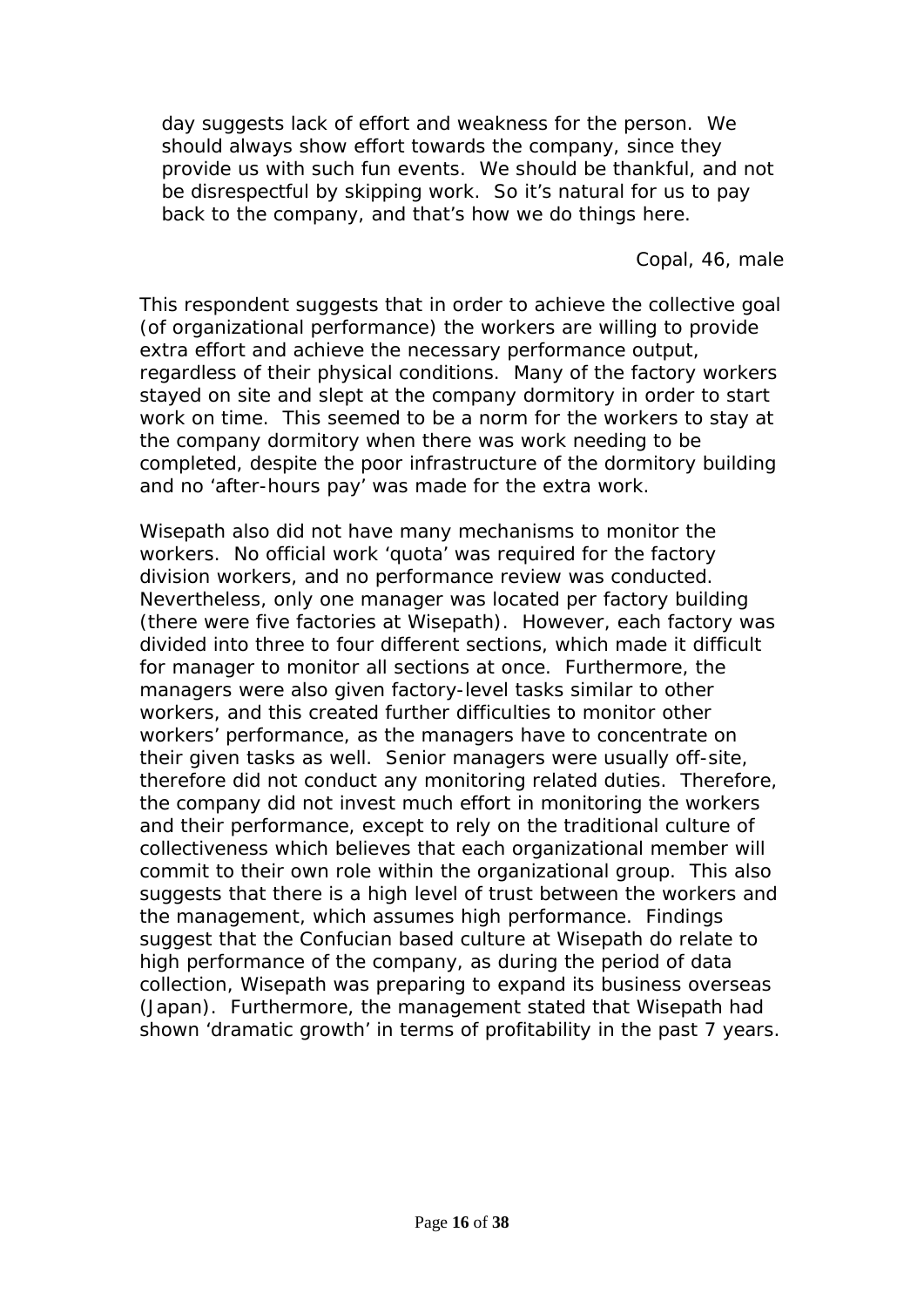# **CASE 2: TRUSCENE**

#### **Company background**

Truscene is a software development company that provides Information Technology (IT) related services and products for machinery operations. The company targets both national (Korea) and international markets. Truscene also has resellers that operate in international markets, which includes Japan, China, and India. Most of Truscene's customers are businesses which need extensive support and updates in running the software developed by Truscene. A total of six teams operate to provide support for its clients. The company is divided into two major areas, which are research and sales related services, that provides continuous support to its clients that have purchased Truscene's software programme.

A total of 49 individuals are employed within Truscene, with 8 female workers who are mostly positioned in administration related teams. These individuals range from early 20s to late 40s in age, and all of the senior management were in their 40s. Similar to other Korean companies, Truscene operated under a seniority system, and thus promotion was based on tenure rather than performance. This means that workers age and organizational hierarchy are bound together, where the manager is older in age than his/her subordinates.

#### **Organizational culture: Confucian and Western**

The organizational culture of Truscene was the most complex to identify out of the three companies studied. This is because the official 'culture' presented by the management was different to what was observed within the organization, and the perceptions between those in senior positions conflicted with junior members. The management considered Truscene to promote a Westernized organizational culture, which is '*different to other ordinary Korean organizations'.* This was a common response from the CEO and department managers. A response from one of the Truscene's senior manager illustrate this belief:

*I think our culture is completely different to other Korean companies. Our culture focuses on mutual communication and collaboration… our CEO tries a lot to develop this culture and employees also follow this well.*

Amber, 40, male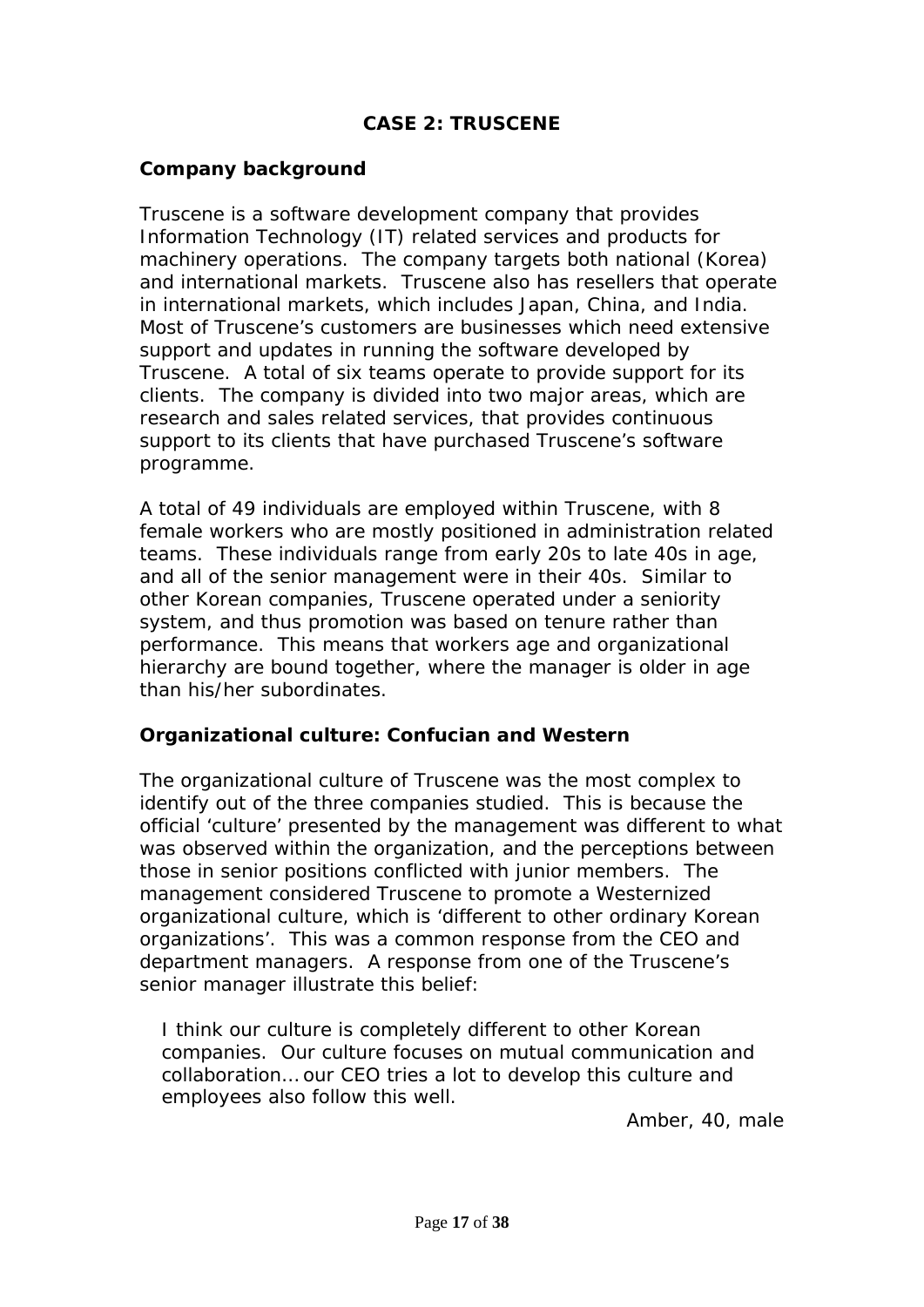The participants suggested that Truscene's culture is not like any '*other Korean companies'.* This implies a rather negative connotation, where the participants consider Truscene's culture to be different and very unique. This sense of uniqueness is derived from the participant's perception of a stereotypical Korean company, which are often considered to have a patriarchal and oppressive workplace environment (following traditional Confucian values). This means as the participants do not consider Truscene's culture to be oppressive and patriarchal, it is perceived to be different to an ordinary Korean company.

However, observations show that Truscene is relatively traditional and Confucian-based in terms of culture and organizational relationships. Organizational members were encouraged to use formal language and honorifics that reinforce hierarchy, and were punished for using informal, casual style of language:

*There's a formality, or a hierarchical system that needs to be maintained here… It was my first time to drink with company people. I kind of unleashed myself, since the casual atmosphere seemed like I could just joke around comfortably. I called everyone unni (older sister) and obba (older brother) instead of using their organizational positions to address them. Afterwards, Carnelian got told off for my behaviour, because she was my mentor at the time. Senior managers didn't like the way I was joking around, not using honorifics and stuff… I don't understand why we had to be told off for it.*

Aquamarine, 20, female

The senior managers or those in superior position were not obligated to maintain formality in their language, and most organizational members either used the subordinate's first name and the term 'ssi' (using the first name suggests a distinct hierarchical difference between the communicators, with some elements of professionalism by using the title 'ssi'), to signal a low level of formality when communicating with subordinates. The different levels of formality taken by the organizational members suggest a strict hierarchical and unequal relationship structure. This is similar to the traditional Confucian relationships that expect respect and obedience from subordinates, and strong power by superiors.

The diverse workplace rituals and activities conducted at Truscene also resemble Confucian values, with a focus on crafting a collective identity. Truscene organize different activities such as morning 'mind-sharing' sessions, book reading groups, monthly 'sensitivity training', and role playing sessions, which are compulsory for all members to attend. The morning 'mind-sharing' sessions were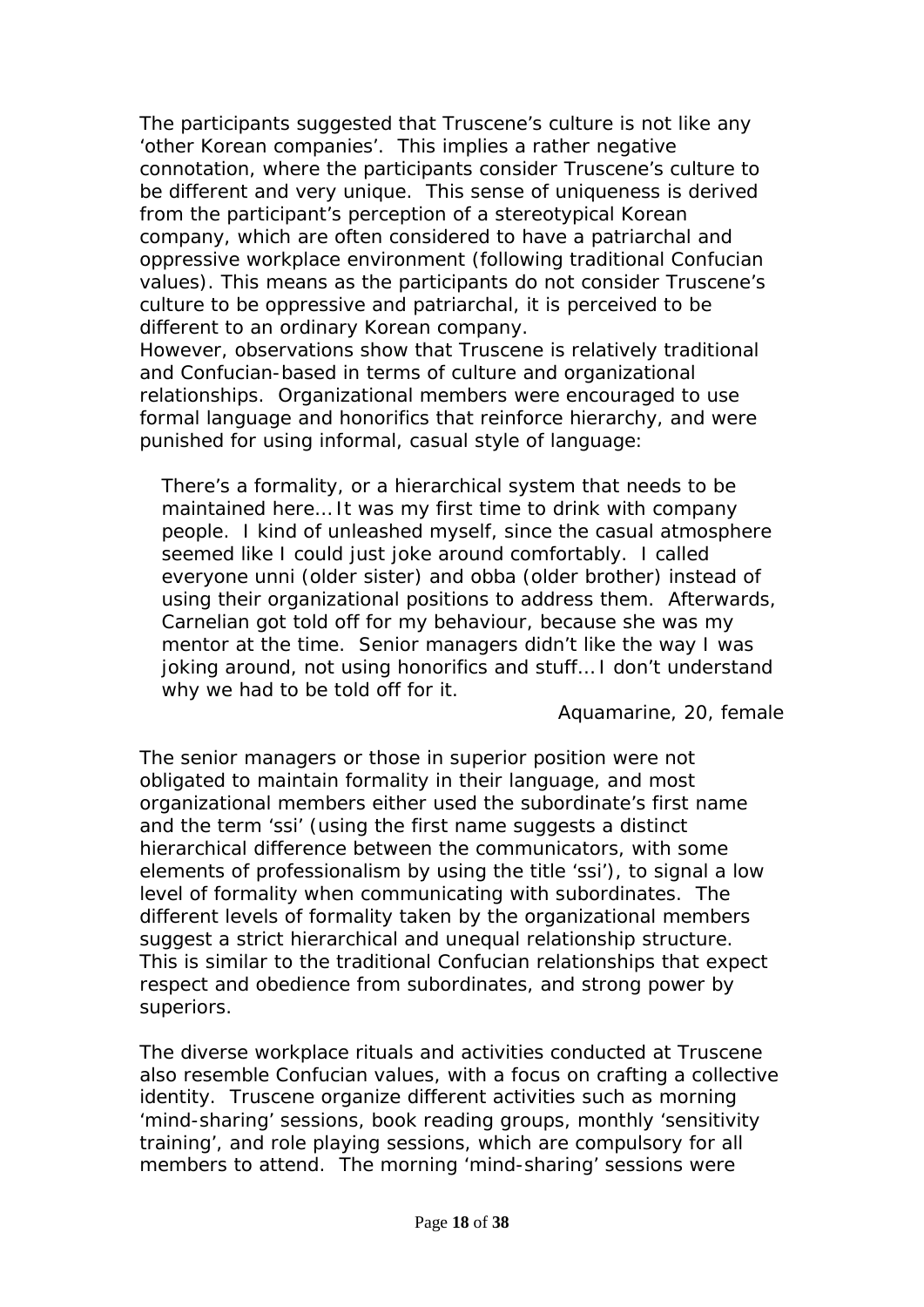conducted as a short 30 minute gathering of all organizational members at 8:30 am every morning, where selected members share their thoughts and inform of any special events in their personal life. The management explained that this session helps organizational members to keep connected and provide social support to its workers. The book reading groups were formed within each organizational department, where each individual is given a book to read for the month, and the department manager guides its members to discuss about the book as a group. The 'sensitivity training' is conducted every last Friday and Saturday of the month, and workers are provided with training to be able to read other people's feelings, in order to associate with them well. Lastly, the role playing is also conducted once a month to train and prepare workers to respond appropriately in difficult situations (both in work and personal life), and cultivate the 'right' behaviour.

Observations and interview data suggest that these programmes help to construct a collective identity amongst the workers, and to accept their role as a part of the community. As all four programme listed above focuses on achieving a task as a group (collectiveness), follow the manager's instructions for various tasks (hierarchical relationships), and to comprehend and accommodate to the given situation (subordination), the workers learn to share a burden and behave according to their hierarchical status. This resembles a strong Confucian culture and relationships, which many of the younger workers disliked:

*I think workplaces do need to loosen up a bit. If it is formal and strict, it may be more productive, but when you try to forcefully control people to be productive, there is definitely a limit to what you can achieve*

Orthoclase, 30, male

In particular, younger workers under the age of 30 suggested that the culture pursued by Truscene is considered unusual and does not necessarily fit with their own cultural values:

*At first I really didn't understand it. I thought 'what's going on? What's this all about?' I really didn't know why these people are doing these weird things. But I guess now, I kind of- not a lot though- get that there's a culture like this.* 

Apatite, 24, male

Apatite's response illustrates the confusion he experienced when he first experienced the company's training programmes. This also suggests that the collective, and highly Confucian cultural values reinforced through Truscene's system may not fit with the culture of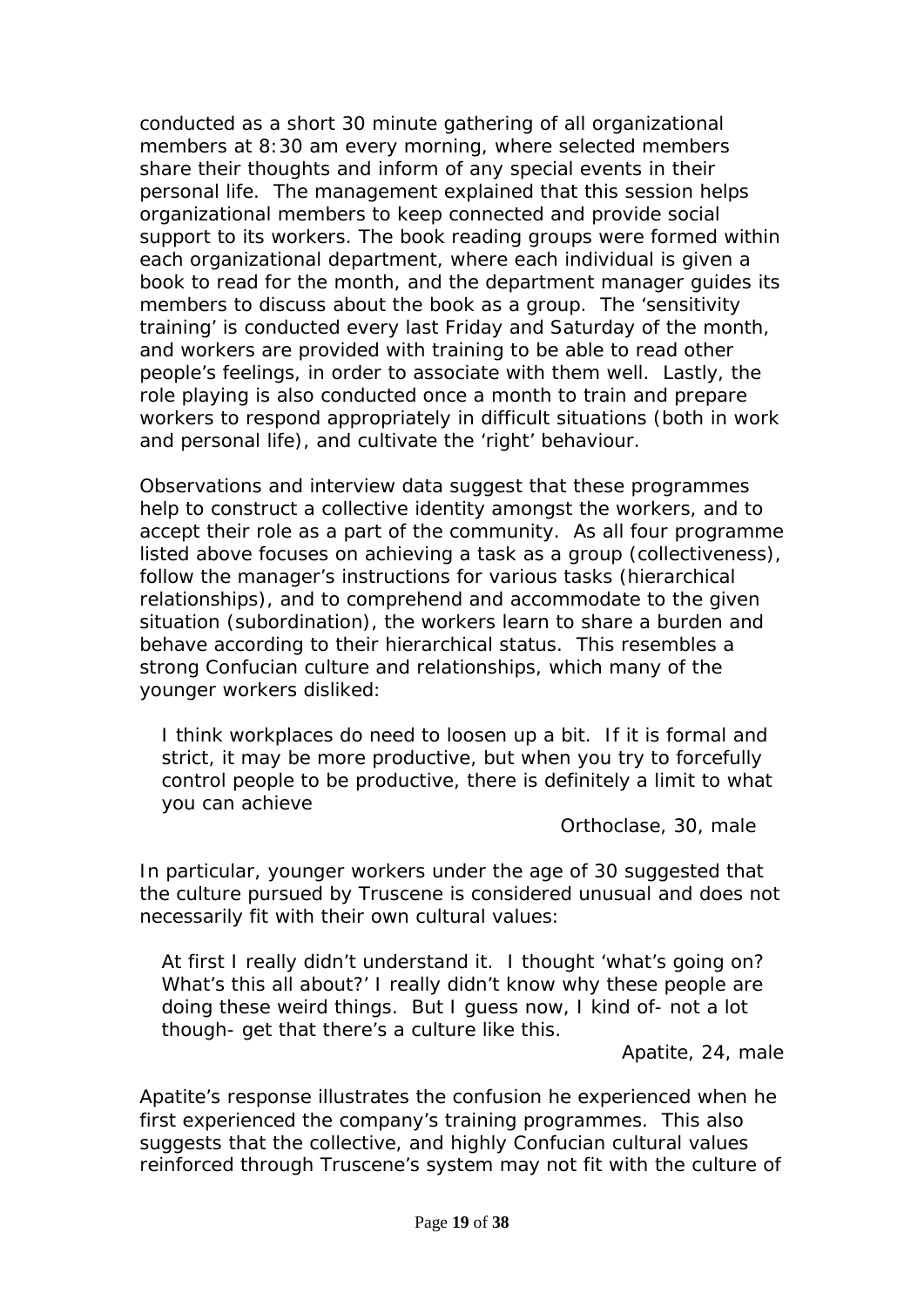younger Koreans. A young middle-manager explained the discomfort created through the excessive control of his team manager, and the cultural clash created in encouraging team bonding:

*Although I usually eat lunch with my team members, sometimes I do want to have lunch with other people - friends, you know. But when I told the manager that I wasn't going to join the rest of the team members for lunch today, I got that nunchi. I could see that he didn't like the idea. Seriously, even though he's my superior, he can't really blame me for wanting to have lunch with someone else. So that kind of stuff acts as a pressure. I can't even have lunch with people I want.*

Morion, 29, male

The younger workers suggest that Truscene's system forces them to follow the patriarchy and collectivist ideals within the organization, which is causes distress. This means that the younger workers are not accustomed to the Confucian values such as collectivism and hierarchical relationship structure, and this clash of values lead to distress. Organizational members suggested that the different perception towards humour is another signal of the cultural difference between the older and younger workers. Although the use of humour at Truscene was light, the younger participants suggested that humour creates a feeling of happiness and also helps to bond with others. This relational effect of workplace humour are summarized by one of the interview participants:

 *I just use casual jokes, playing around with words, teasing… nothing major. But if I don't joke around, I'm usually a very angry-looking person. That's what my friends say anyway. So by sharing humour, it makes it easier for other people to talk to me, and make good relationships, and just make my work life more enjoyable.* 

Biron, 29, male

An observation example illustrates how Biron, a young manager use humour to help ease the anxiety of his subordinates, before heading off to an important seminar which the members had to present the company products in English:

*Biron, Lapis, and Topaz gather around the round table located at the centre of the office. The office is empty, as other organizational members have already left to set up the venue. All three members seem to practice their speech quietly, as if whispering under their breath. Lapis's face is slightly flustered, and he flaps the A4 sized script in front of his face. Topaz slowly*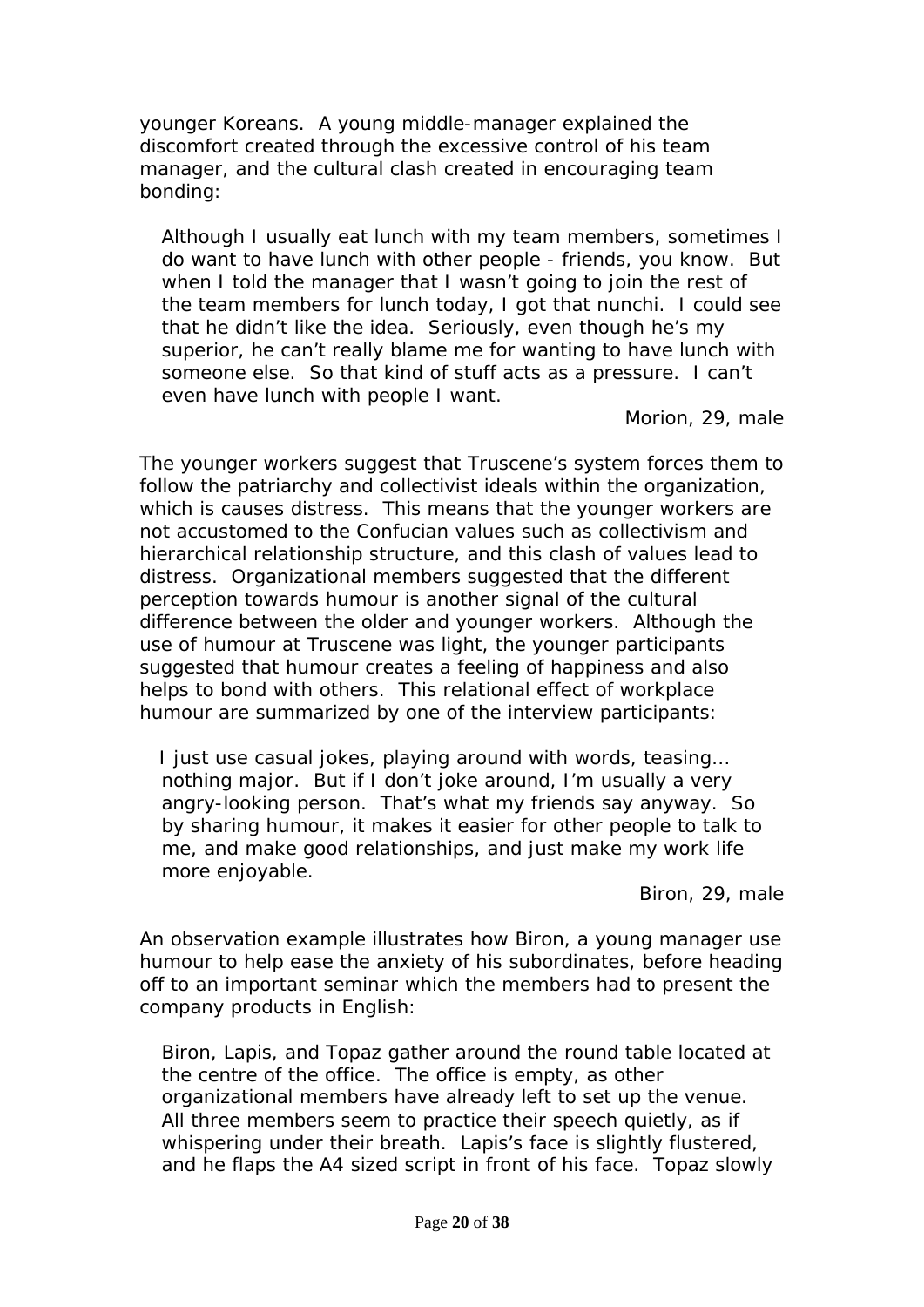*circles around the table, while reading his script quietly. Biron places his own script on the centre table, making a loud sound. He then jumps up to sit on the table, and swings his legs forward and back. He starts to say a part of his speech (in English) out loud, but intentionally emphasizing his Korean accent.*

*Biron: Hello, nice to meet you. I will see you at the global seminar soon!*

*Lapis and Topaz stop what they are doing, and start to laugh at Biron. Lapis mimics Biron's statement with a bubbly tone of voice, repeating the word 'hello'. Then all three members look at the clock located on the wall, fold their scripts, and individually put them in their bags. Biron jumps off the table upon which he was sitting, starts to whistle a melody, and rhythmically walks out of the office. Lapis and Topaz laugh, looks at each other, and follow Biron. Topaz walks beside Lapis and comments with a smile.*

*Topaz: I feel a bit better now.*

*Lapis also smiles, and rubs the back of Topaz's head.*

April 8, Truscene observation notes

In this observation example, the manager, Biron engages in humour. Biron targets himself within the joke by making bad English pronunciation, resulting in others to laugh at him. However, this is a conscious play made by Biron, as Biron's English is quite fluent (lived in Australia for several years). This 'act' provokes laughter, and Topaz states '*I feel a bit better now'* to suggest that he is now less stressed. This suggests that the younger workers (Biron was 29 at the time of data collection) are willing to use humour regardless of the hierarchical differences between the communicating members. This is different to the traditional Confucian perspective, where those holding strong Confucian values either perceive the act of sharing humour unfavourably as it can diminish the level of formality required in workplace relationships, or use general or targeted humour (directed at other members) rather than the self so that humour does not damage the user's face.

Similarly, the younger workers also emphasized that they must be careful with using humour, as it may be considered rude and inappropriate to the senior members. The conflicting perceptions towards the idea of using humour in relation to organizational hierarchy, is illustrated by one of the younger participants: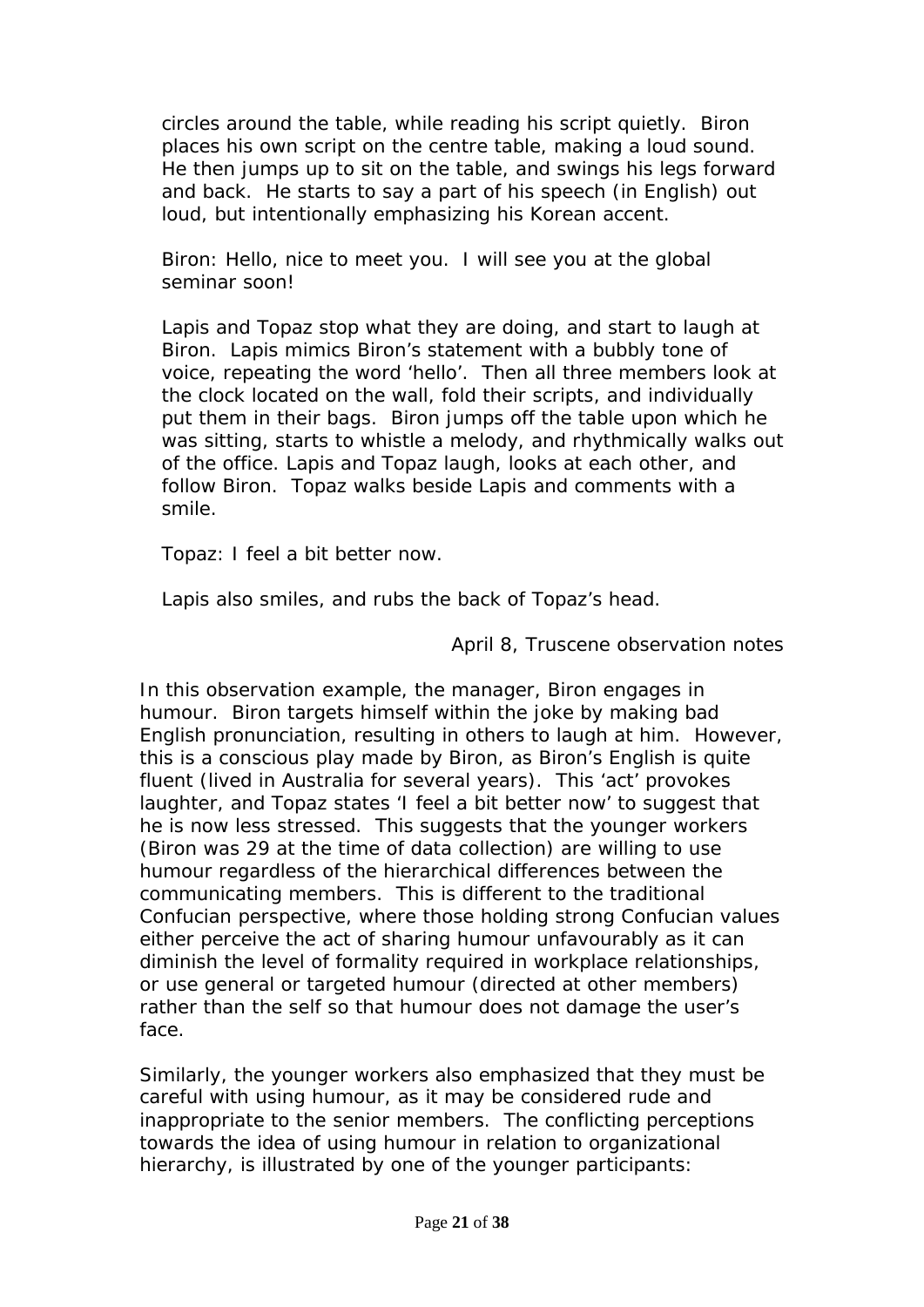*While our company seems really friendly, the whole top-down hierarchy is really important here. Once I got told off by a passing-by manager for joking around with someone in the company kitchen. He asked who has the longer tenure, and only when I told him that we were only a month apart (in organizational tenure) did he back off. It was strange.*

Carnelian, 24, female

This example illustrates the ambiguity of using workplace humour. In this particular example, the manager restricts the use of humour, by checking the organizational tenure of both involved members. Asking '*who has the longer tenure'* implies that humour is considered to be an inappropriate form of communication to use between members with different tenure. Furthermore this emphasizes a difference in the hierarchical status between organizational members, based on tenure. This may be because many Korean organizations are promoted based on a seniority system, which means that longer tenure signals higher position within the organization. This perception is strongly imposed by the manager to the respondent, who was '*told off'* for using humour, as the manager was unsure of the relational hierarchy between the joking individuals. However, the manager '*back off*' as soon as he found out that the two individuals were of similar organizational tenure ('*only a month apart'),* and permitted the use of humour. This suggests while the manager considered humour as something which can only be shared with peers (those of similar organizational tenure), the respondent disagreed with this perception and considered this perception *'strange'.*

Therefore, the organizational culture of Truscene is complex and stratified, as the organizational system and senior management reinforce strong hierarchical culture which follows traditional Confucian ideals. However, many of the younger workers suggested their dislike towards this hierarchical culture and even displayed resistance through methods such as using humour amongst the younger members in the workplace.

#### **Confucian culture and organizational performance**

The mixed response from the organizational members towards the organizational culture pursued in Truscene also influenced different aspects of organizational performance. Some younger workers considered that a more Westernized culture with less emphasis on hierarchy and formality would help with creativity and quality of work: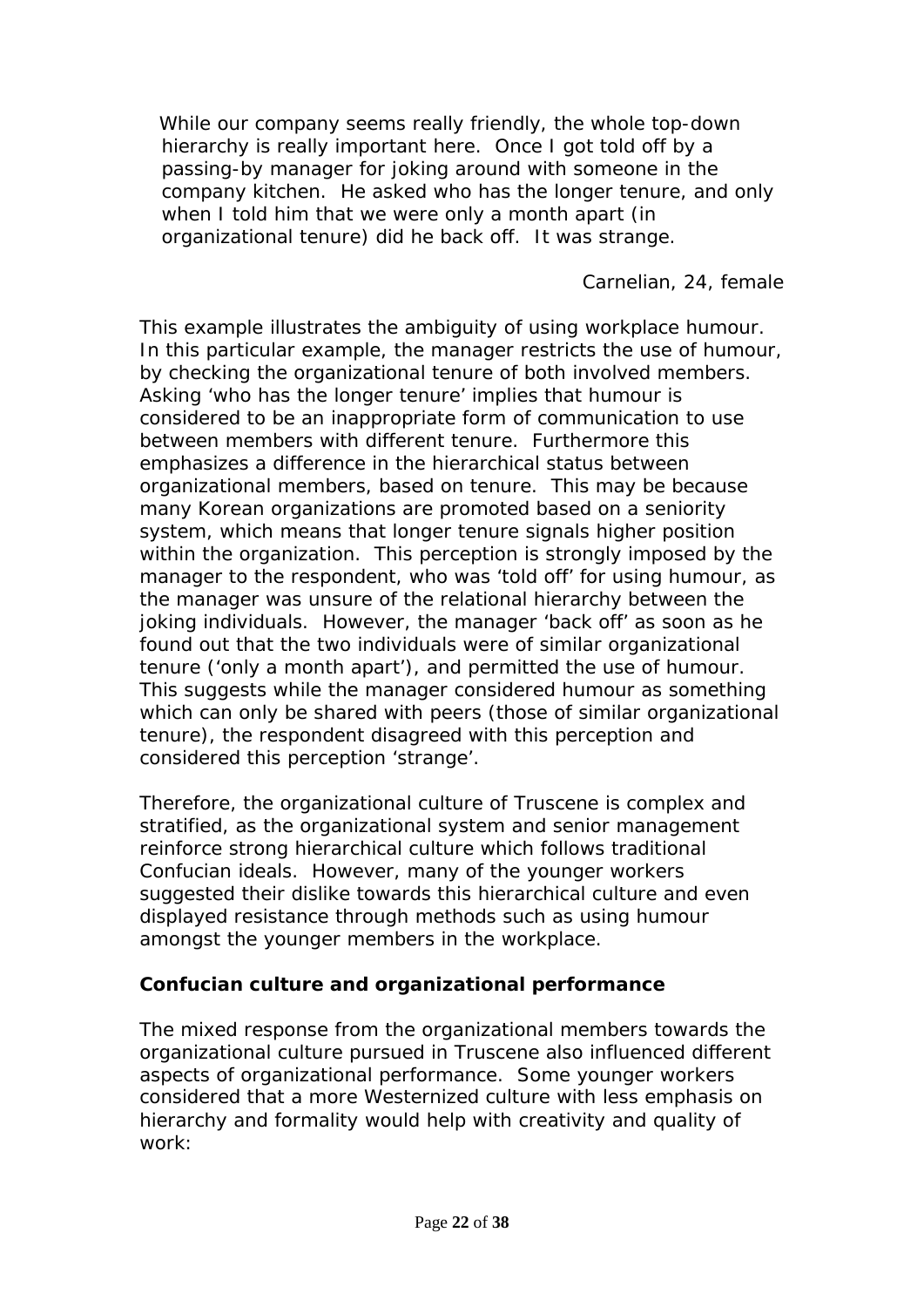*I prefer a culture that allows workers to play games, mingle, and communicate. I haven't worked at an overseas company, but I heard these things help workers to build friendships, and craft an atmosphere like that. But here, it's too blunt. People are fixed on hierarchy and relationships based on hierarchy. It limits things, like creativity, and work quality, and what we could potentially do better*

Lapis, 28, male

This suggests that a culture less '*fixed on hierarchy'* is perceived to increase worker effort and work quality. From the younger worker's perspective, the traditional Confucian cultural values that emphasize hierarchy and formality suppress individual's potential to perform in the workplace. For example, the members of accounts and administration department seemed to work more eagerly when their department manager, Vermeil, was working off-site. The group of five employees seemed happy to work without supervision, and Amethyst, one of the younger members in the accounts and administration department stated that she had completed her work tasks ahead of schedule, which was uncommon.

Despite the younger workers' cultural difference and the perceptions towards performance, members with strong Confucian-based beliefs (in their 40s) were positioned at the senior management level. This means that those in subordinate positions are forced to follow the practices based in Confucian values, according to the hierarchical organizational system and culture crafted by the management. Many of the domestic sales department members suggested in their interview that they do not enjoy the hierarchical relationship structure which is coerced by their manager. For example, one of the younger, entry-level members explained how his senior team members attempted to 'establish hierarchy' when he first entered the company:

*It was kind of funny, because I'm not exactly a new graduate that doesn't know how to do work. But I guess my seniors just wanted to set some standards in terms of hierarchy. Wanting me to show respect. So on the first week that I started here, our team went out for a drink. After like… three bottles of soju, everyone was pretty out of it. Then my senior, who is only about 7 years older than me, told me to follow him outside. So I was standing in front of the bar, while he had a smoke. Then he suddenly told me to stand formally and in shape, like what they do at the military. I laughed because I thought he was drunk and joking...* then he kicked me in the shin. He was swearing at me *like crazy, saying that I don't show respect and I should do whatever my seniors tell me to do. So in the end I did what I*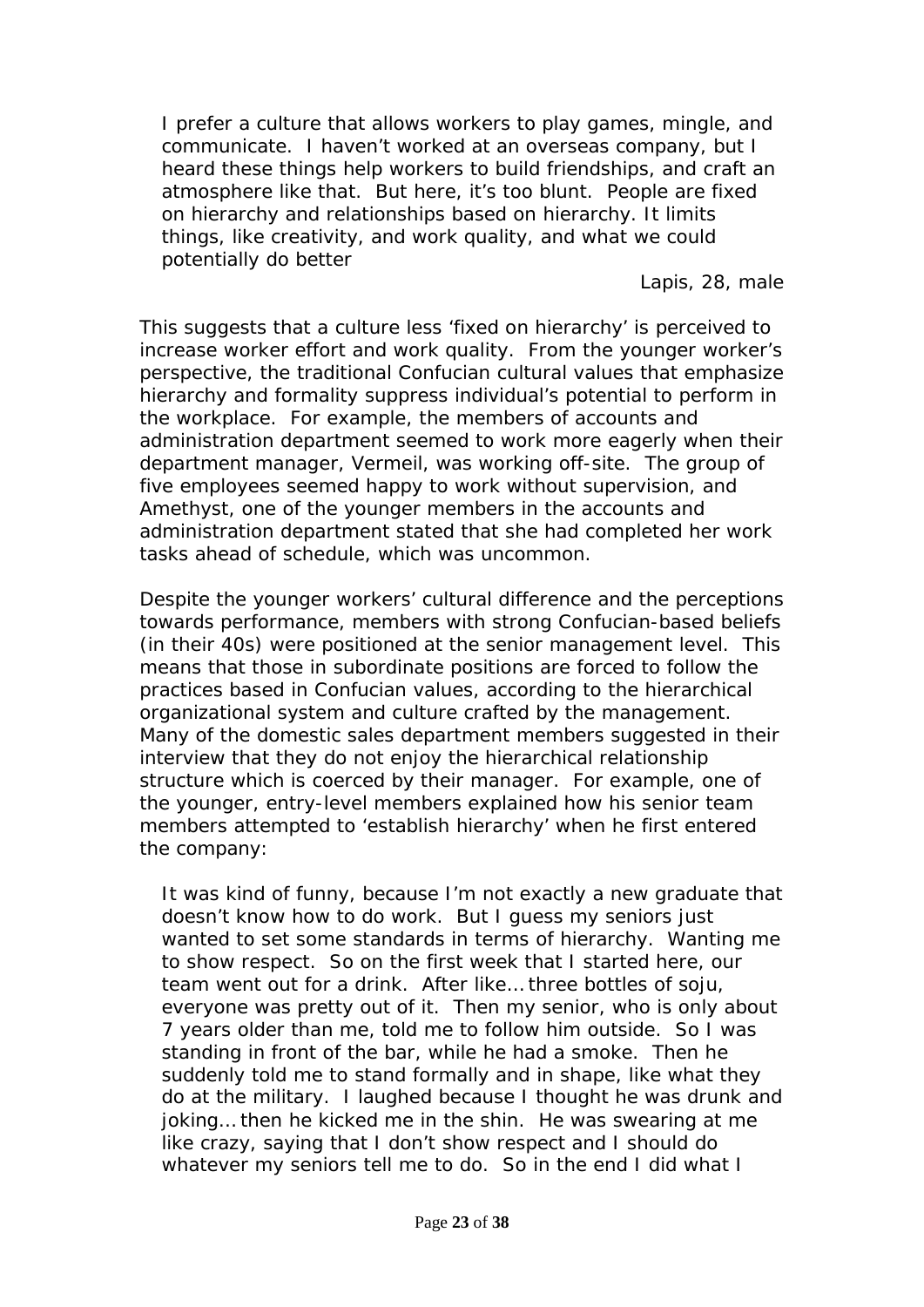*was told, but honestly, it was pathetic. Now I don't try as hard as I could, because I know that they only want hierarchy and respect. I'm not going to give them what they want, so I don't work that hard. Shame.*

Moonstone, 23, male

The respondent suggests his conflicting perceptions towards the hierarchical relationship structure reinforced by his senior team members. This conflicting perception seemed to influence his performance within the company, where Moonstone states that '*I don't try as hard as I could'*. Although the level of damage this incident has had on the performance level of Moonstone is unclear, the cultural clash between Moonstone and the senior team members seem to influence worker performance.

Inefficiency in worker performance was also suggested through observations. For example, the majority of the departments within Truscene show that the workers were unable to go home until their manager leaves the office. Therefore, the members often stayed in office and 'worked' until 10 pm, when the manager persisted in staying at the office for work or other personal reasons. For the organizational members that were 'forced' to stay, this extended work hours did not seem efficient or productive, as observations show that workers in entry level positions used this time to play on their phones or drink coffee, and simply waited for their manager to leave the office. The workers acknowledged that such after-hours work is unproductive, and suggested that this may be because they are not paid for such extra work. The workers seemed to feel pressured to stay behind, and share the burden (of working extra hours) with their manager. Despite such negative perception, the senior managers seem to consider this behaviour as a sign of loyalty and productiveness. For example, one of the senior managers expressed his positive views about the 'collectiveness' of his team members:

*Our team usually works until 10 pm, especially during the busy seasons. I'm so proud of them, voluntarily staying behind to finish work tasks and all. It shows their respect and loyalty, to the company, and to me. I think our team has the best team bond, and we share a collective identity, better than any other teams in Truscene.* 

Rubelle, 34, male

This suggests a contrasting perception towards the level of performance, commitment, and loyalty between individuals in senior management level, and workers. While the after-hour work is accepted and justified as a form of '*loyalty'* and expression of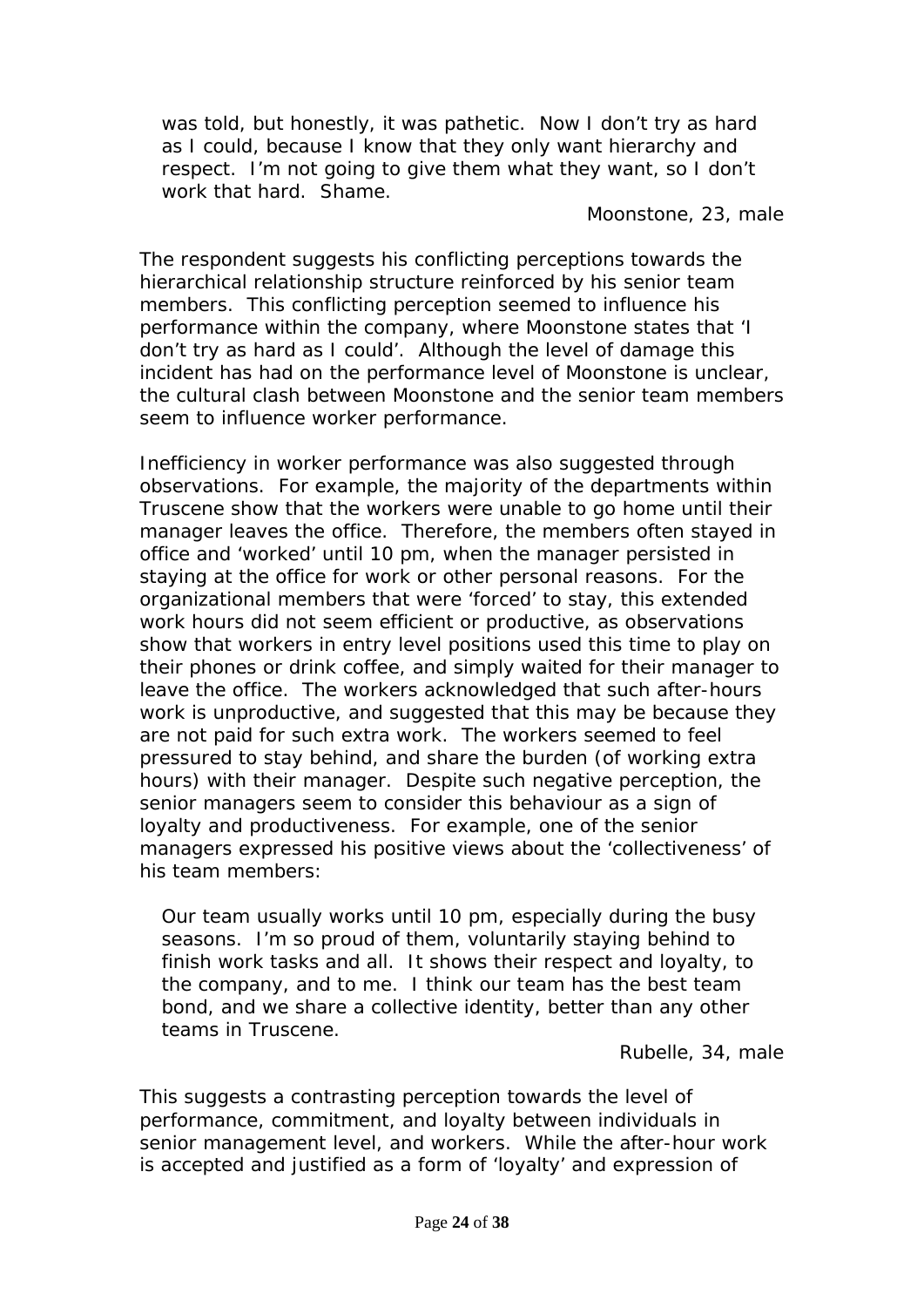'*collective identity'* for the older and senior members, the actual number of work tasks completed during these hours seem low. This difference may be due to the different cultural expectations between the members, where senior managers such as Rubelle perceive that Confucian values of loyalty and collectiveness leads to high performance of workers. However, the contrasting cultural perceptions of the younger members may affect performance negatively. Therefore, Truscene illustrates a mix of traditional Confucian culture and a more Westernized ideals amongst its workers, where these different perceptions and subcultures created conflicting outcomes in terms of performance.

# **CASE 3: MINTRACK**

## **Company background**

Mintrack is an online gaming company that develops online gaming platforms for players (customers), and provides server upgrades and maintenance for the programme. Mintrack operates internationally, and provides its service to 54 different countries, which includes China, Russia, Indonesia, Brazil, and America. The key business activities include administration, sales consulting, programme development and maintenance. Although the company had experienced steady growth for the past 20 years, the business has recently been experiencing an on-going change, impacting both the culture and its business operations. There is no articulation of organizational culture in the company's formal documents or on the company website. Similarly, the company does not provide any programmes or events in order to cultivate a specific culture within Mintrack. Instead, organizational members actively cultivate teambased cultures by independently running events and team relationship-building programmes.

The company employs 33 workers, with only four female workers concentrated in the administration related teams. These workers conduct team meetings and engage in work tasks freely, in terms of both time and space. For example, the employees were observed to meet at the local cafés during work hours and in bars after hours (drinking alcohol), for both work and social purposes. Workers were generally young in age, mostly in their 20s and 30s, except for the CEO and one senior manager in their 40s, and the vice-CEO in his 60s. However, these senior managers were rarely in the office, and only came in for occasional meetings with the middle managers.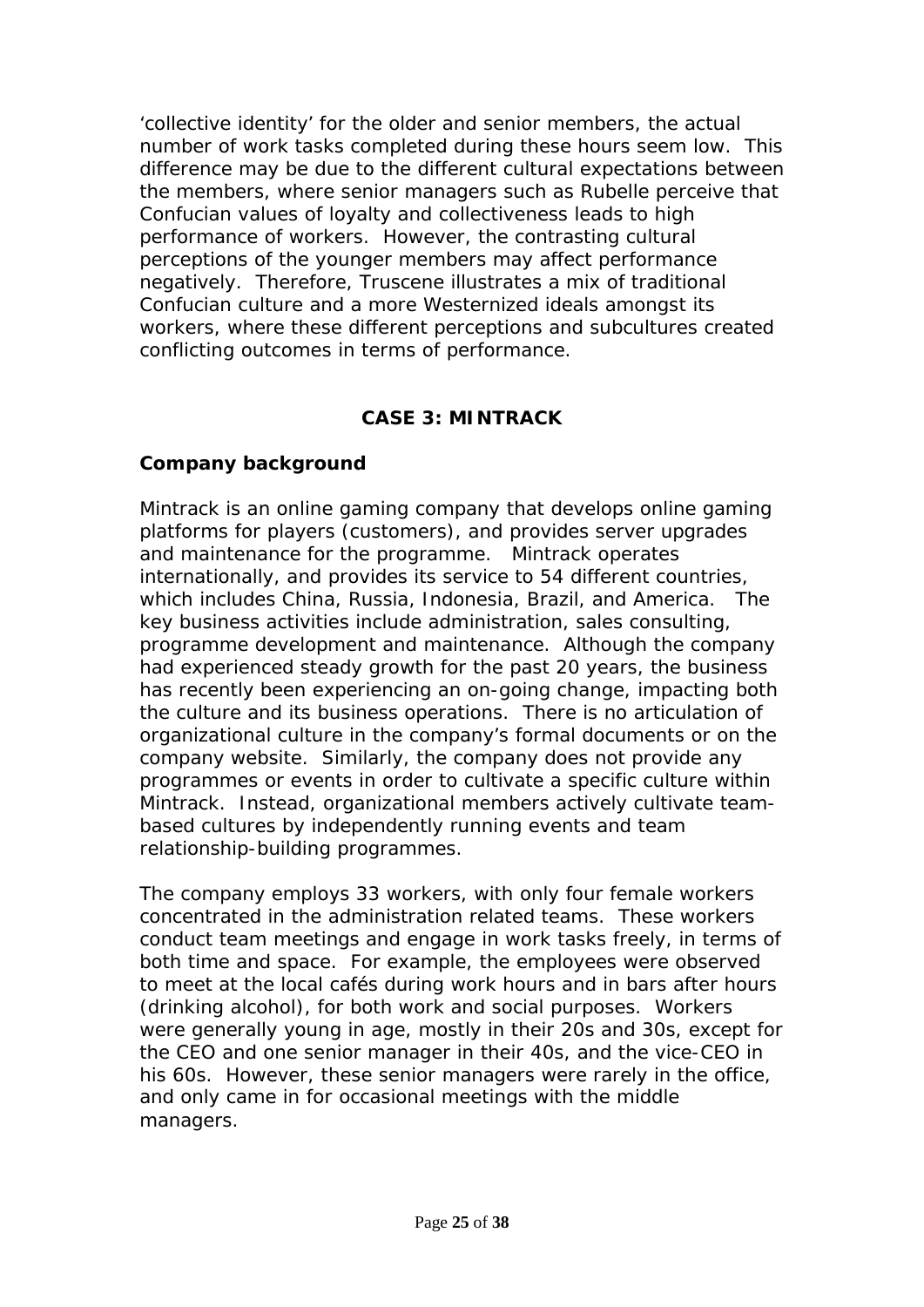# **Organizational culture: Informal and Westernized**

Mintrack's organizational culture was the least traditional out of the three studied companies. The workers generally had a very casual attitude at work, supported by the loose organizational system with a high degree of freedom for the workers. The level of control over the workers was minimal, where the working hours could be decided by the individual (either 9am-6pm or 10am- 7pm), and this was not monitored by the managers. Furthermore, no formal training programme or events were organized by the company, thus casual social events such as Monday night drinking was organized by a few workers at times.

The casual atmosphere within Mintrack was also supported by the relatively casual language used by the workers. Individuals in subordinate positions used personal based appellations rather than organizational titles such as 'obba' (direct translation- older brother by younger females) and, 'unni' (direct translation- older sister by younger females), and superiors used the subordinate's first name. This is the most informal manner to address others within the Korean organizational context. Furthermore, although the younger workers used honorifics to the older members, this was maintained at the most informal level. Therefore, an informal culture was crafted within small groups, and this informal culture was developed continuously through social gatherings such as karaoke, drinking alcohol, and online gaming at least once a week. However, these gatherings were not compulsory, and individuals in subordinate positions were not forced to attend these events. For example, a number of the younger members frequently gathered for Mondaynight drinks, and one of these members explain the casual nature of the Monday-night drink gathering:

*I don't always join these drinking meetings, because sometimes I feel so tired I want to go home and snuggle up and rest. But unni and obba doesn't mind. They always offer me to join them though, which is really nice of them. It's not compulsory, and they don't give me any pressure to join them, where in my previous job, my seniors were really brutal in terms of peer pressuring and they really scared me.*

Ivory, 25, female

The respondent suggests that the drinking gatherings are '*not compulsory*' and there is no '*pressure*'. This suggests that the nature of the social gatherings at Mintrack is casual and the hierarchical relationship structure between organizational members is not extreme, such as in other Korean workplaces which emphasize Confucian-based values and hierarchical relationships.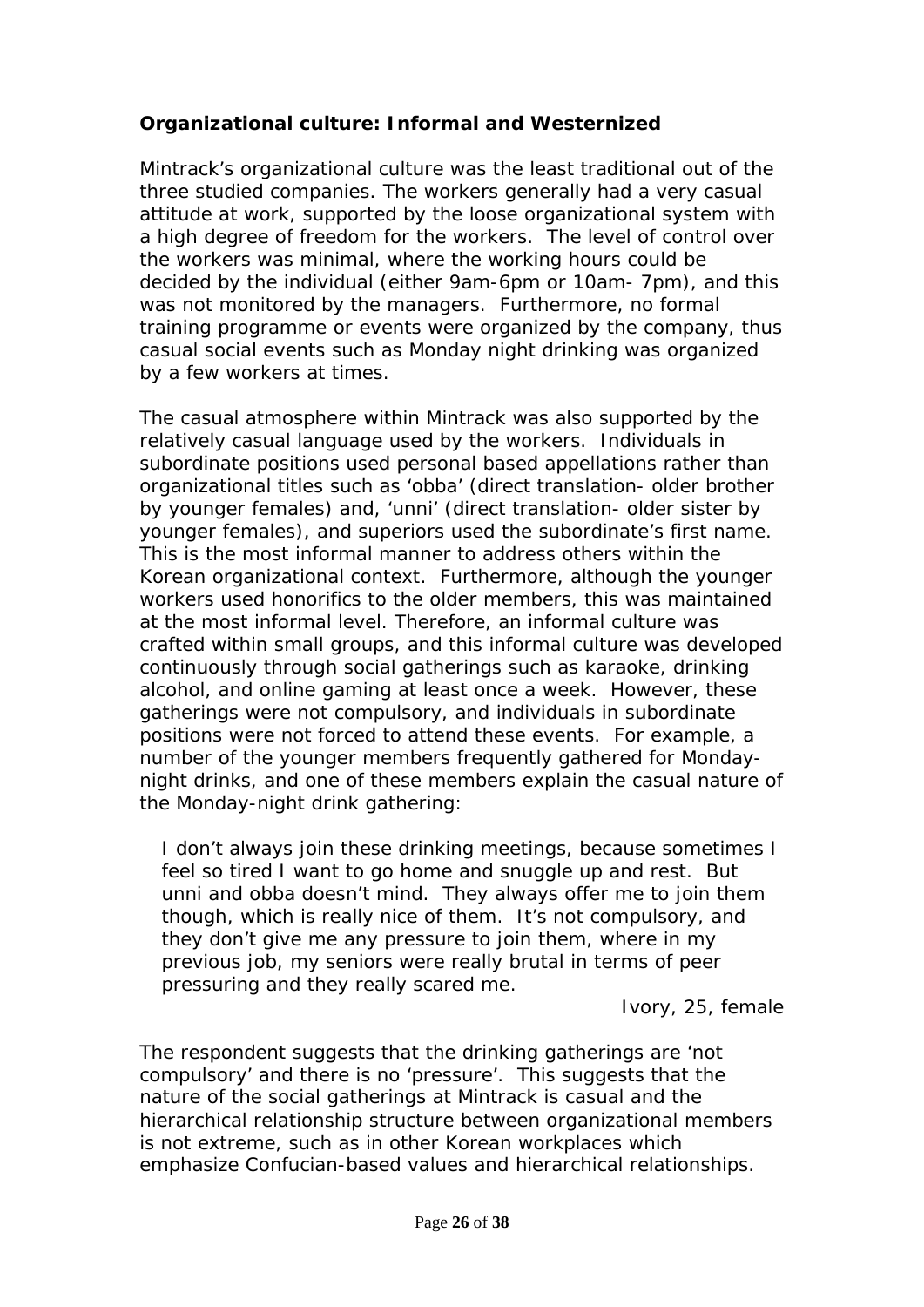Furthermore, the fact that Ivory is not '*scared'* to disobey or reject the offer by her superiors suggests a less Confucian culture, where independent opinions and characteristics are supported within the workplace.

Mintrack displayed the most number of humour instances, out of the three studied companies. This suggests that the generic atmosphere and the organizational culture of Mintrack are rather informal, in comparison to highly Confucian workplaces. The senior members within Mintrack also seemed to accept humour used by their subordinates, which is also uncommon in Korean workplaces (refer to the case of Truscene). An observation example illustrates the informal nature of the relationship between the members within Mintrack. This example involves a humour interaction between Iolite and Diamond which occurred as they were heading home after word. Within this relationship, Iolite is older in age and also positioned higher in organizational hierarchy, and they are not personally close (i.e. not friends):

*The group of 5 individuals (Diamond, Emerald, Sapphire, Iolite, and Citrine) meet up on a Monday evening after work, to watch the new Spiderman movie. After the movie, the group walks through an underground passage, heading towards the subway station to catch a train home. While walking through the underground passage, Iolite and Citrine hold hands (they are an engaged couple) and walk ahead of the group, acting as if they do not associate with the other group members. Diamond, making shooting sounds while reaching out his wrist towards Emerald to mimic the Spiderman, stops and calls out to Iolite.* 

*Diamond: Iolite hyung! ('hyung' directly translates as older brother)*

*Iolite ignores Diamond's call. He turns towards Citrine, bends down towards her ear, and covers one side of his mouth as if whispering.*

*Iolite: Don't look behind (at Diamond)*

*As Iolite's voice is loud enough for Diamond to hear, Diamond makes a grumpy expression, and continues to call out to Iolite loudly, for about 5 minutes. Iolite continue to ignore Diamond. Diamond smirks, and gathers his hands in front of his mouth to amplify the sound.*

*Diamond: Hey you, the guy who looks like Jang Dong Geon! (Jang Dong Geon is a famous Korean actor)*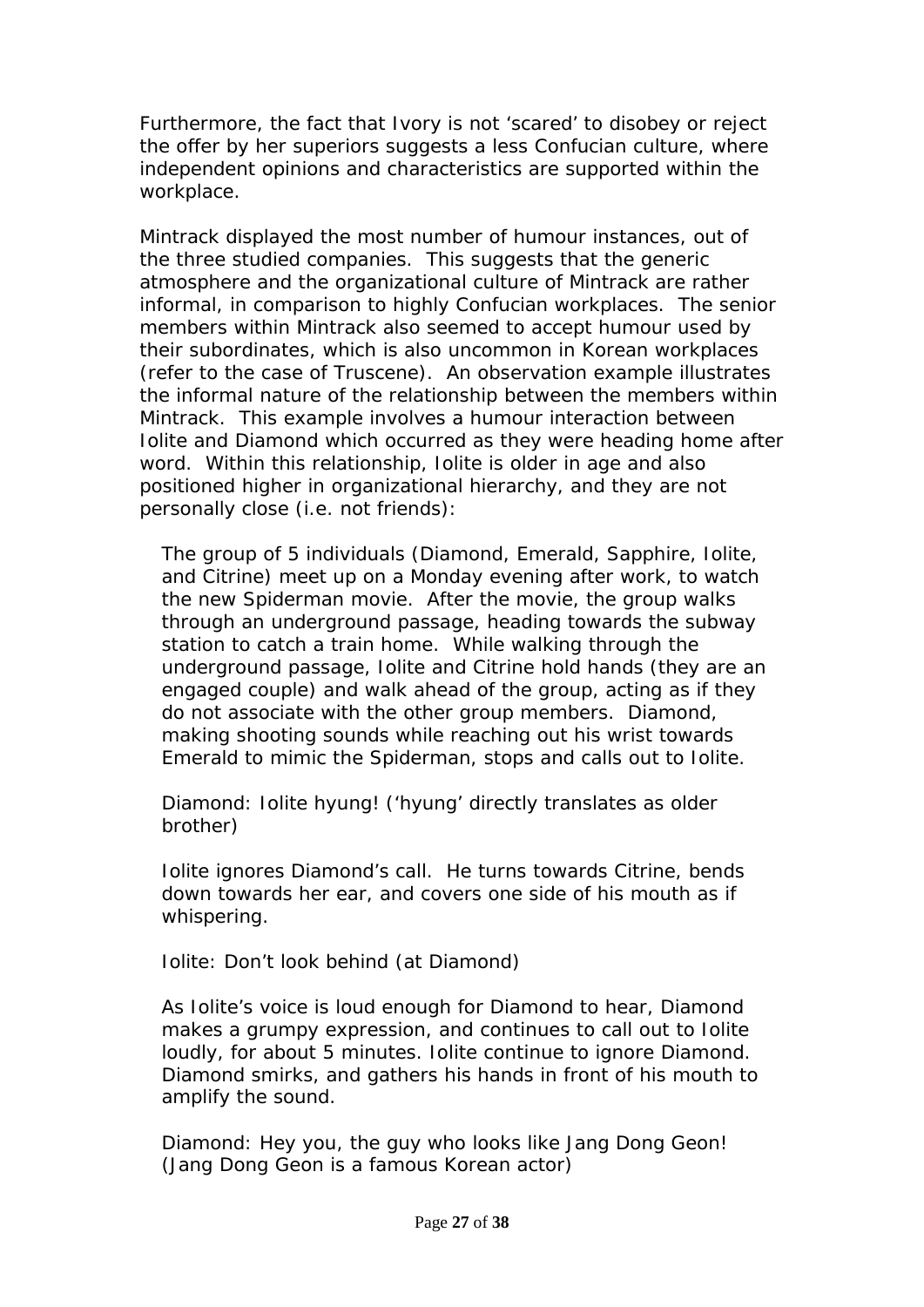*As soon as Iolite hears Diamond's statement, he turns around and answers 'yes?' with a big smile. Citrine, standing by Iolite's side laughs as she watches Iolite's reaction. She hit Iolite's arm softly.*

## *Citrine: I told you not to do this!*

*Although Citrine's voice sounds sharp and perhaps agitated, her expressions show that she is trying hard not to laugh too much. Diamond watches the couple converse, turns his body around towards Emerald again, and folds his arms across his chest.*

#### *Diamond: Oh my god this (Iolite) is so embarrassing, let's go Emerald!*

April 28, Mintrack Observation notes

This example displays how Diamond uses humour casually to Iolite, and ends up shaming Iolite in front of other co-workers. However, Iolite and Diamond are in a hierarchical relationship, where Iolite is positioned higher in the organizational hierarchy and also older in age. This means that Iolite's social status is higher than Diamond, and is considered as a superior to Diamond. Therefore, Iolite's act of ignoring Diamond's call in the above example is socially appropriate. Furthermore as Iolite signals rejection towards Diamond's call ('*Iolite continues to ignore Diamond)*, Diamond should not force Iolite into a conversation. However, Diamond disrupts the expectations to abide Iolite's decision to ignore him by using humour. His joke in comparing Iolite to a famous actor is accepted by Iolite, and thus this interaction suggests that regardless of organizational hierarchy, the members within Mintrack are able to share humour freely. Nevertheless, this example also suggests that the target of humour may be anyone within the company, as the informal organizational culture helps superiors to accept such humour from their subordinates. This behaviour conflicts with the traditional Confucian values of hierarchical relationships and respect towards elders, and suggest an informal, and more Westernized culture within Mintrack.

# **Non-traditional culture and organizational performance**

The informal, non-traditional culture at Mintrack seems to influence aspects of organizational performance differently to those in Wisepath and Truscene. Regardless of age, most organizational members suggested that they were motived through socialization, and not because of the work itself or any part of the organizational system: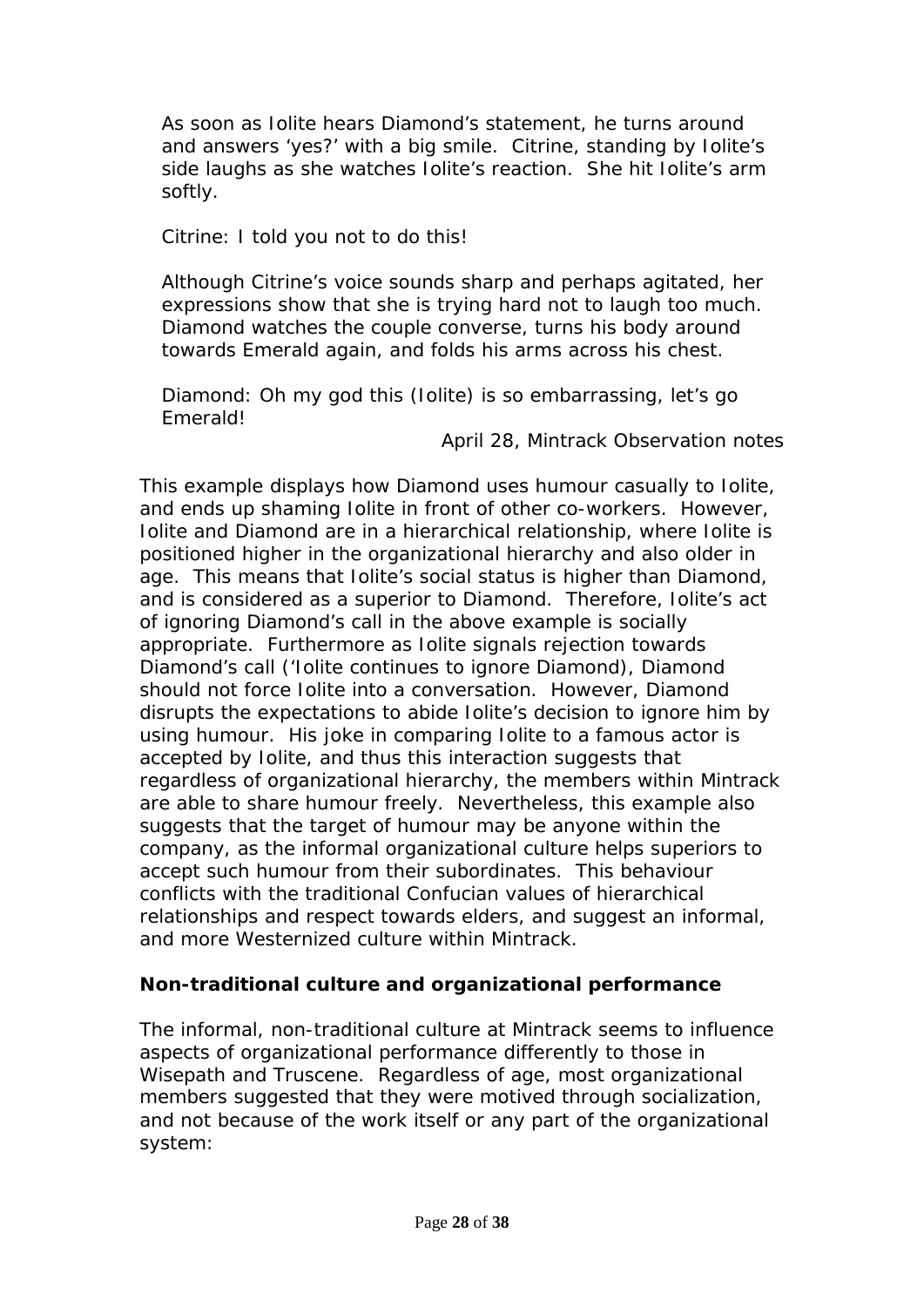*I only complete work tasks in a timely manner because I don't want to let down my friends in the other team. If I don't do my*  part properly, I know that they will suffer. But if they weren't *here, or if I wasn't friends with them, I wouldn't really care much.*

Zircon, 41, male

This example suggests a collectivist characteristic amongst workers, where social relationships and bonding between the members act as a driver to perform better in the workplace. However, this is not due to the relational role that each individual perceives that they must play within the group, as suggested in Confucian cultures. Furthermore, the extent of the effort each worker invests in work tasks seem to be dependent on the particular member affected by their work. This is because each individual cannot be '*friends'* with every other worker within the company, and limits the number of tasks that they should '*care'* about ('*But if they weren't here, or if I wasn't friends with them, I wouldn't really care much').* Nevertheless, the lack of organizational programmes or systems to cultivate a collective organizational culture means that it is insufficient to consider the above response as a part of the organizational-wide culture, but perhaps a subculture within Mintrack. This also suggests that each individual is working for their own personal reasons and goals, rather than the collective goal of the company- which contrasts with the traditional Confucian values. Therefore, the organizational culture at Mintrack is rather independent and non-traditional. In particular, many of the younger workers under the age of 30 suggested that they prefer such independent culture at work:

 *The sense of freedom helps me to stay active, in terms of doing work*

Jet, 28, male

The independent culture at Mintrack was also displayed through the voluntary after-hours work performed by the employees. As an online gaming company, the workers were occasionally required to work extra hours when there were server or client related problems that need immediate attention. The workers were willing to stay behind and invest extra hours, although they were not paid for the overtime. However, observations show that workers always gathered at the local pub after attending to such emergency-work task, to drink alcohol, socialize, and relieve stress by talking about (backstabbing) the senior management. Furthermore, organizational members that voluntarily invested extra hours of work often took half-day offs, and would come into work in the afternoon the next day. This behaviour was also under the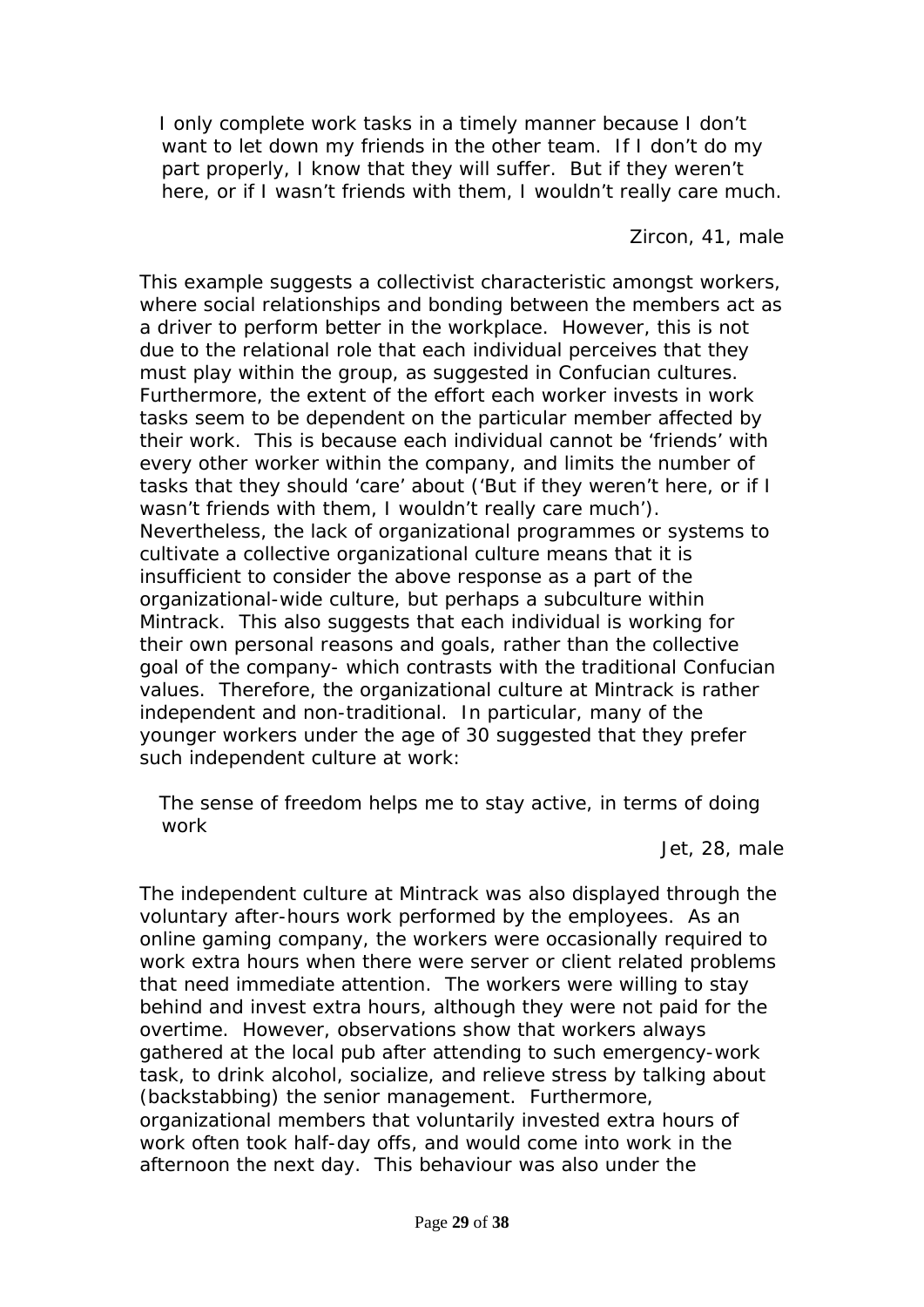individual's discretion, which the workers perceived as a form of '*freedom'* in the workplace, which helps individuals to commit to work tasks and perform better.

In contrast, some of the older members suggested that the informal culture which gives too much freedom to the workers is decreasing productivity. For example, an interview participant discussed how the younger managers are cultivating a casual culture, and the importance of unity and collectiveness within the workplace:

*A few years ago, our company wasn't like this. We had a structure, and people knew what they were supposed to do, and when to do it. Now, it's all over the place. People don't work on time, there is no respect… I don't like it. One of the teams here thinks that they can do whatever they want, and kind of isolates my team. They don't invite us to team building events and stuff. I think there is a need for everyone to bond, develop some kind of collective identity and relationship. But people here are too independent, and it's mostly the younger managers cause trouble.*

Heliotrope, 36, male

This respondent suggests that there is a need for workers to develop a '*collective identity and relationship'* and '*respect'.* This idea is similar to the collectiveness and harmony emphasized in Confucian traditions. The respondent also suggests his dislike towards the '*independent ''younger managers'.* An observation example illustrates the conflict between organizational members that have different cultural perceptions, in relation to company commitment, and performance.

*Emerald arrives at the office at 11:30 am. She bends down to her waist-level and quietly finds her way to her desk. She sits on her chair, and acts ask if she is busy working, with a smile. Diamond notices Emerald's arrival, looks at her for a few seconds, and turns back to his work task. Emerald smiles playfully at Diamond, while Sapphire who sits next to Emerald, nudges Emerald's arm with his elbow and whispers something to her. They laugh quietly, then turns back to their own computer screen. Heliotrope, who is sitting about 3 metres away from Emerald stand up with a frown, and starts to shout at Emerald in a joking tone.*

*Heliotrope: Emerald! You're late again!*

*Emerald: Sorry, I had to resolve something this morning.*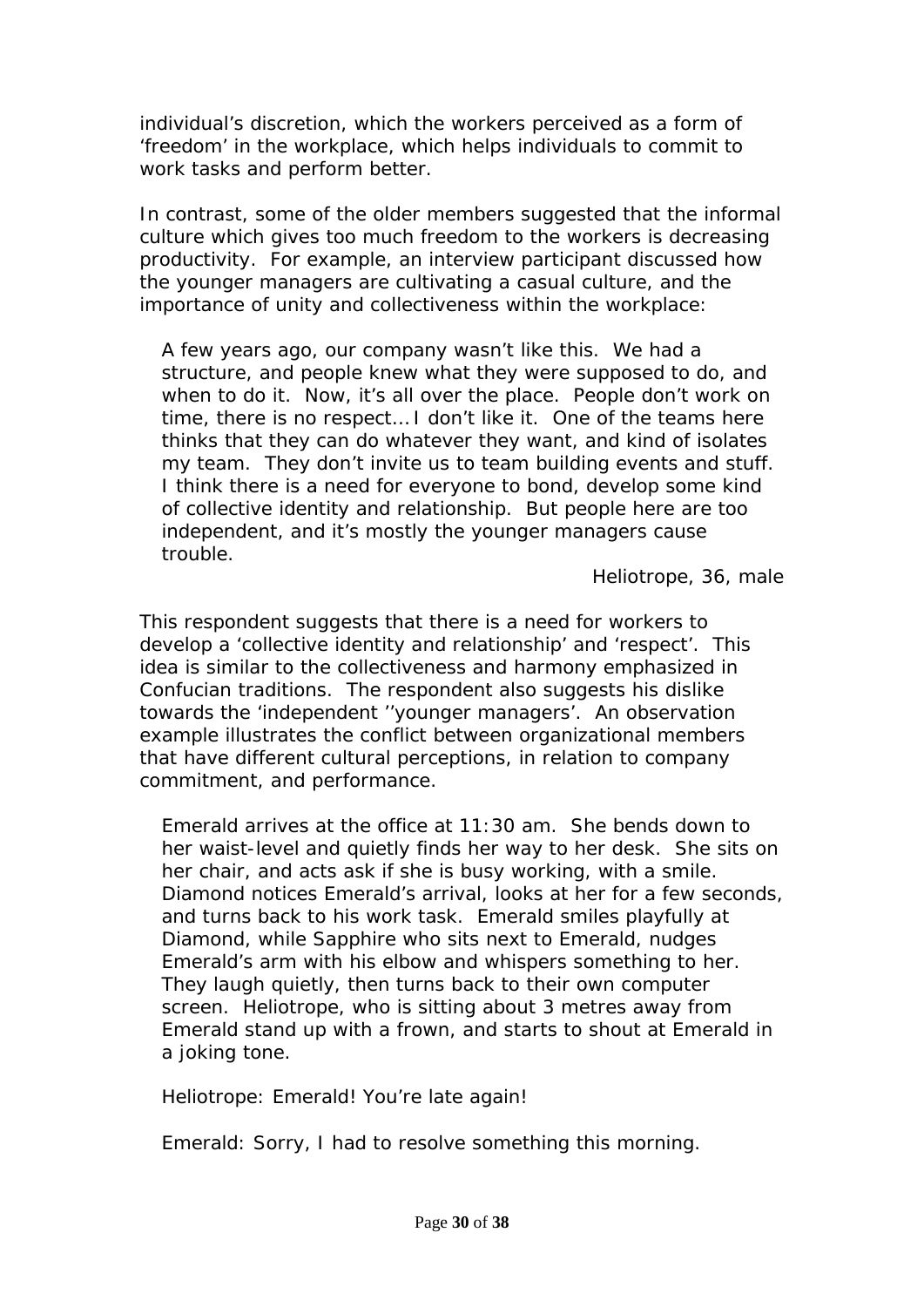*Heliotrope: Excuses excuses! Diamond, you should control your team members properly. You people are probably not working up to standard with this kind of mental status!*

*Emerald: But I am going to stay until late today to make up for the lost hours. It is kind of optional you know. I'm going to go for a smoke.*

*Emerald laughs, and walks out of the office, and Sapphire follows.*

April 21, Mintrack observations

This observation example shows the different perception between members Heliotrope and Emerald in terms of organizational commitment and performance. Heliotrope displays a more traditional, Confucian value of formality, where he asks Emerald to keep to the formal working hours, in order to '*work up to standard'.* Heliotrope's behaviour of jokingly scolding Emerald suggests his perception that workers should stick to the formal working hours, in order to display their commitment and maintain a reasonable level of performance. However, Emerald's attitude of being late to work, and emphasizing that she will stay behind to make up for the time, which is '*optional'* for the workers, suggest that she does not perceive the work commitment and performance is aligned with maintaining the formal rules within the organization. Walking out on her superior to '*go for a smoke'* also suggests an independent culture by Emerald, which conflicts with the traditional Confucian values of hierarchy and harmony. This observation example shows the different cultural values of the organizational members within Mintrack, especially in their cultural interpretation towards work commitment and performance.

Therefore, the organizational culture at Truscene suggests that although the independent culture similar to that of Western workplaces is difficult to cultivate a sense of loyalty and commitment to the organization itself which is pursued under Confucianism, workers can still be motived to perform well in the organization due to the '*sense of freedom'*. However, this nontraditional organizational culture may only be perceived positively by the younger workers, mainly those in their 20s, while the older members (including the CEO and the vice-CEO) stated that they do not enjoy the informal atmosphere amongst the employees.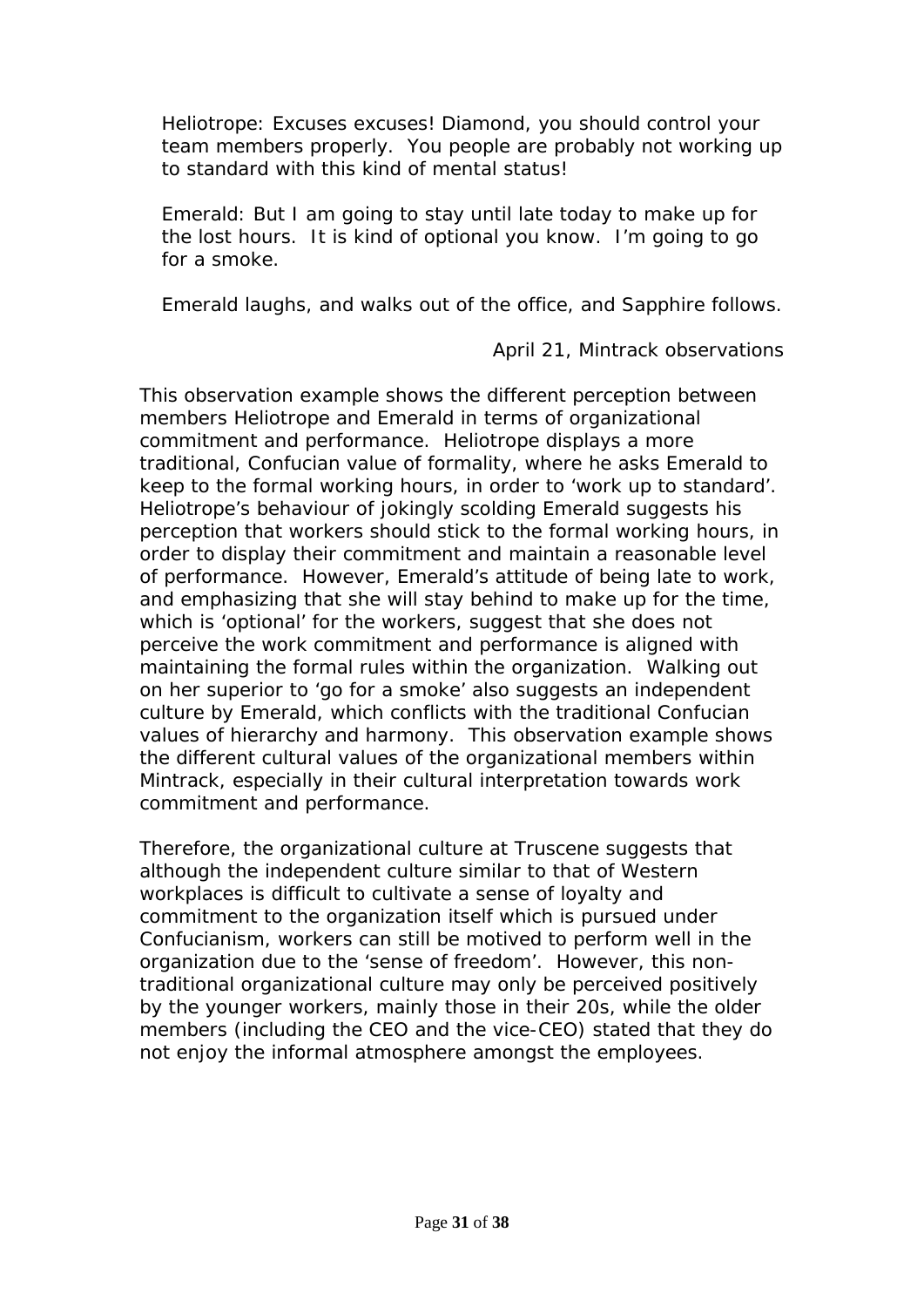#### **DISCUSSION: CHANGING CULTURE, CHANGING PERFORMANCE**

The three companies discussed above illustrate how Confucianism may manifest within Korean organizations, as a part of the organizational culture. In particular, the age of the workers seem to influence and display different response towards Confucian-based values and practices engaged within each of the companies. This suggests that Korean workers and organizations are changing in terms of culture. While the older workers hold strong Confucian values, the younger workers display more Westernized, individualistic values.

The case of Wisepath illustrated how organizational members accept and adopt the Confucian value of hierarchical relationship, and the highly controlling practices by the managers are accepted with obedience. As in the example of the company drinking event, hierarchy in both organizational position and age are respected between the members. This sense of respect towards elders and hierarchy is similar to the traditional Confucian values of hierarchy and harmony (Deuchler, 1992), and individuals have a strong sense of performing their role as a 'superior' and as 'subordinates', and this division of role creates trust between the members to perform better as a collective group. Therefore, patriarchal relationship within the management and lower level workers do not damage firm performance, as each hierarchical level perceive that such power difference is natural in their relationship. This is a very traditional form of organizational culture and workplace relationships within Korea, based on Confucian ideals. This suggests that companies that display strong signs of Confucian values by both the management and workers may lead to high level of loyalty, commitment, and performance, which requires minimal monitoring of the workers.

This is consistent with past studies of Jang and Chung (1997), Lee (1998), and Chen (2004), where these studies suggest that the collective identity created through Confucian relationships help employees to work harder and perform better. Perhaps this suggests that Confucianism helps to improve firm performance by cultivating a social climate that encourages collective effort, contributing to improved overall performance of the firm. Although the productive effect of Confucian cultural values may not apply to all individuals, the case of Wisepath provides further insights to how organizational culture based on Confucianism may lead to high commitment (e.g. put in longer hours), loyalty, and thus needing less monitoring of the workers. However, the case of Wisepath also suggests that there must be strong Confucian beliefs held by both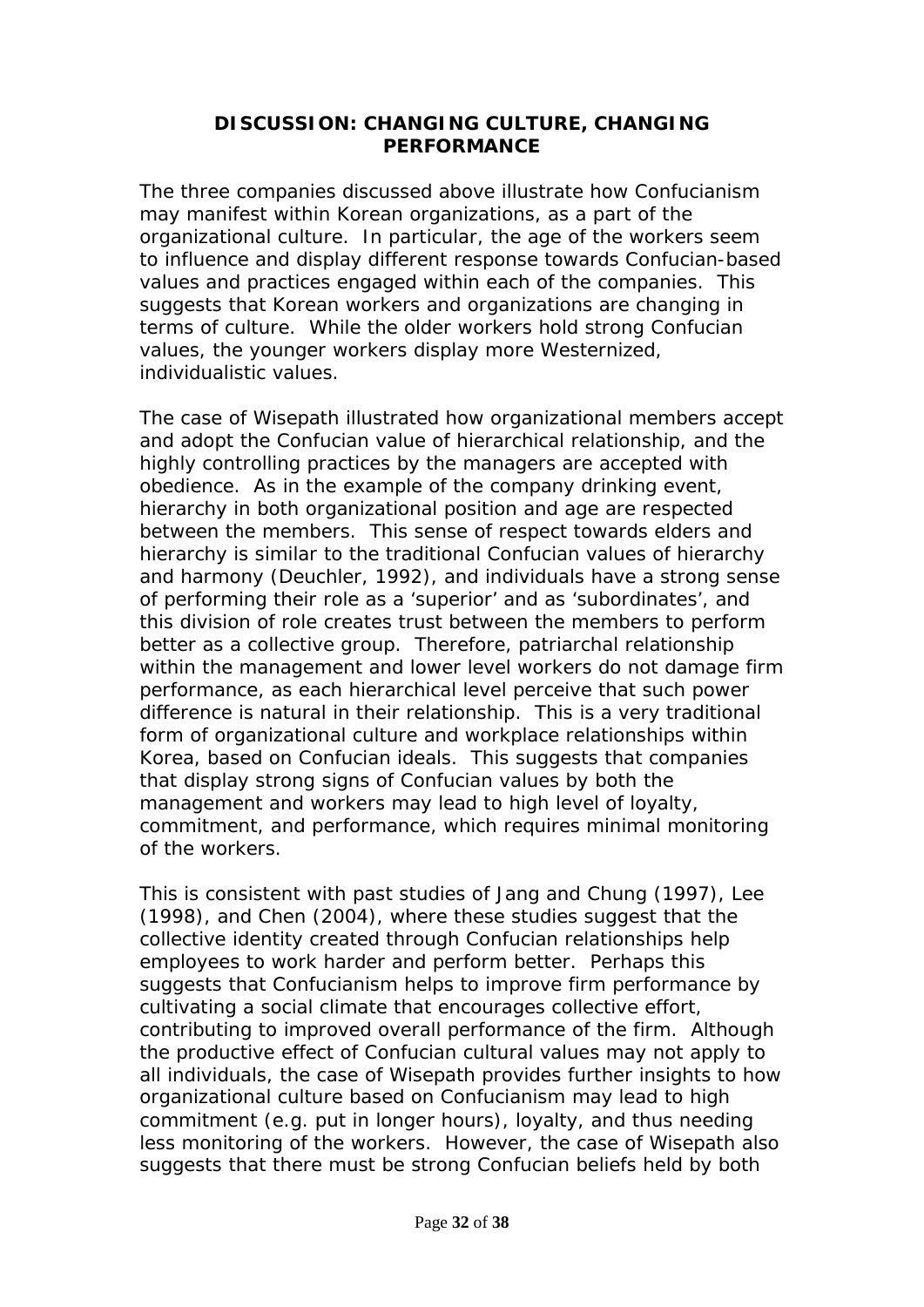management and workers in order to achieve such outcome. Similarly, study by Chen, Tsui, and Farh (2002) showed that Chinese workers show stronger relationship between loyalty to supervisor and performance, and suggests some influence of Confucian based values in Chinese workforces.

However, the studied companies suggest that strong Confucian organizational culture does not simply lead to high performance. Traditional Confucian culture may be most effective when the workforce comprises of older individuals that are accustomed to the Confucian values and relationships (refer to Deuchler, 1992). Hahn, Hwang, and Park's (1997) study suggests that employee's perception of hierarchical culture relates negatively to organizational commitment. The case of Truscene and Mintrack provides a contextualized explanation to Hahn et al.'s (1997) idea by showing that the younger Korean workforces who are less embedded in Confucian traditions, may not result in as much commitment and loyalty when the management implements the 'traditional' organizational culture. This may be because the younger workers do not accept the hierarchical culture and their prescribed role as 'subordinates' which must show complete obedience to the orders of their superiors. Instead, findings show that employee resistance may result as workers interpret the imposed Confucian values negatively. Younger workers (under the age of 30) in both Truscene and Mintrack expressed their negative perceptions towards the Confucian-approach and practices of the management. Although the younger workers did not cause direct conflict or express their disapproval to the management, the workers engaged in 'rebellious' behaviours such as using humour in the workplace. The younger workers reacted with cynicism at times, and also suggested that the mismatch of cultural values between the management and the individuals caused them to disengage in work, and decrease motivation. In particular, the younger workers suggest that less hierarchical and independent culture ('*Westernized culture'*) seem to improve work efficiency, work processes and associated relationships, and enhance motivation.

The cultural aspects of Korean workforces played a significant role in the rapid development process of the Korean economy, and thus it is important to understand the changing nature of these workforces and the modern organizational environment. Findings suggest that both organizational systems and culture in Korean organizations are changing (Westernized), yet Korean workforces are still expected to follow strong Confucian norms of the management. Although this expectation is understandable as it has helped to create great success for Koreans in the past, examining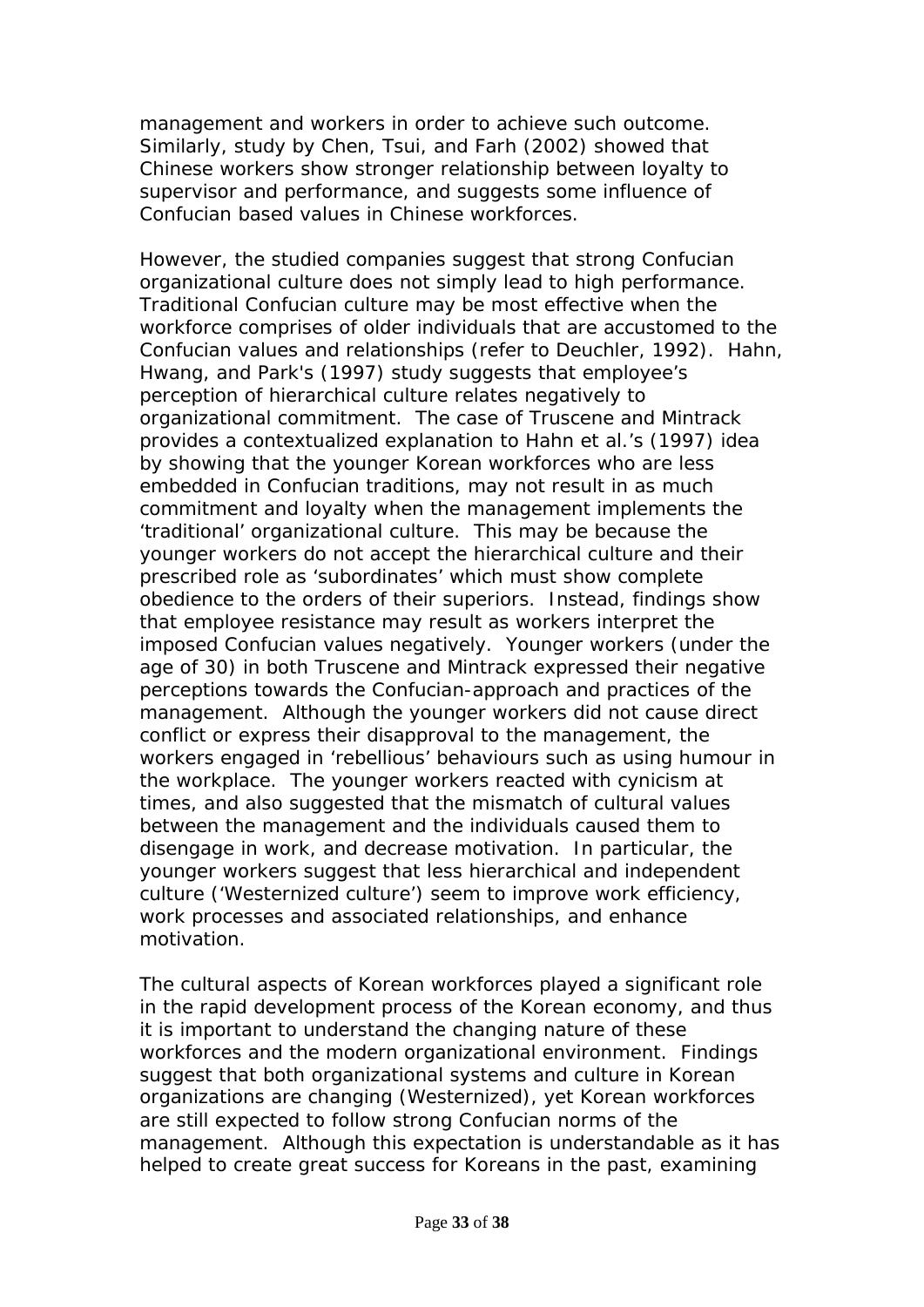the three Korean companies in this study suggest that reinforcing Confucian values to the younger workforce may create adverse effects in terms of performance due to the cultural gap between the generations (Ingelhart, 1997). Therefore, it is important for the modern Korean organizations to accommodate the changing values of the workers, and cultivate an organizational culture which can be accepted by all members in order to improve firm performance.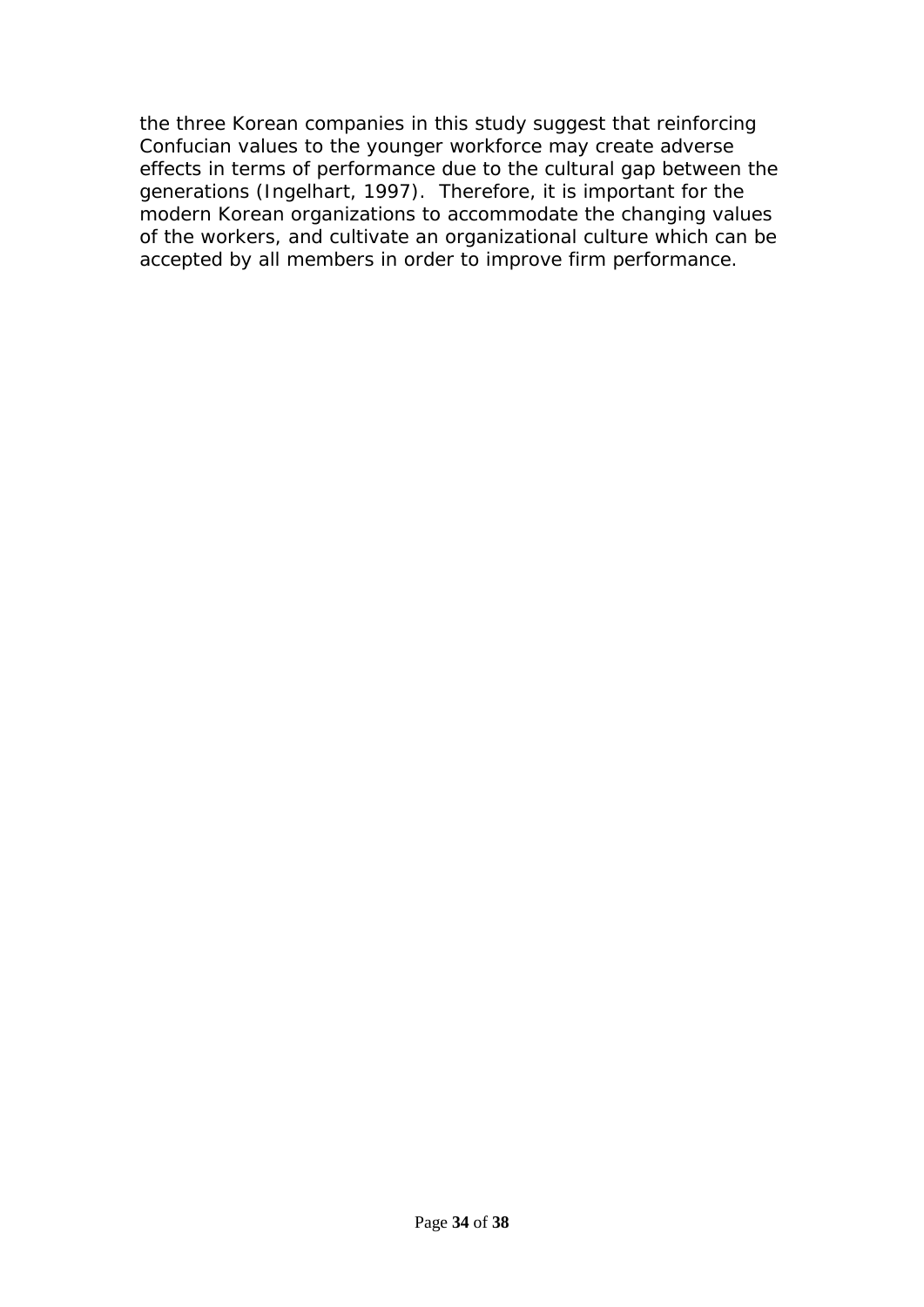#### **CONCLUSION**

Within the studied Korean workplaces, the cultural orientation of the workers appeared to impact different dimensions of worker performance. The more traditional, Confucian based organizational culture inspired worker motivation by emphasizing a collective identity, and the important role each individual must play within the organizational group in order for the company to succeed as a whole. However, such Confucian based values were only effective when the workers also held strong Confucian cultural values (outside of the influence of the organization), such as those older in age. Some of the younger Korean workers disagreed with the Confucian-based values that emphasize hierarchy and harmony within the collective group. For these employees, reinforcement of a Confucian-based organizational culture created adverse effects in terms of performance. This suggests that although the traditional Confucian values which were effective in creating rapid economic development in Korea in the past are still operative, this holds true only for older individuals that hold strong Confucian cultural values. The cultural values of the Korean workforce are changing and the younger generation may achieve high performance through more individualistic and Westernized organizational culture, rather than those from traditional Confucianism.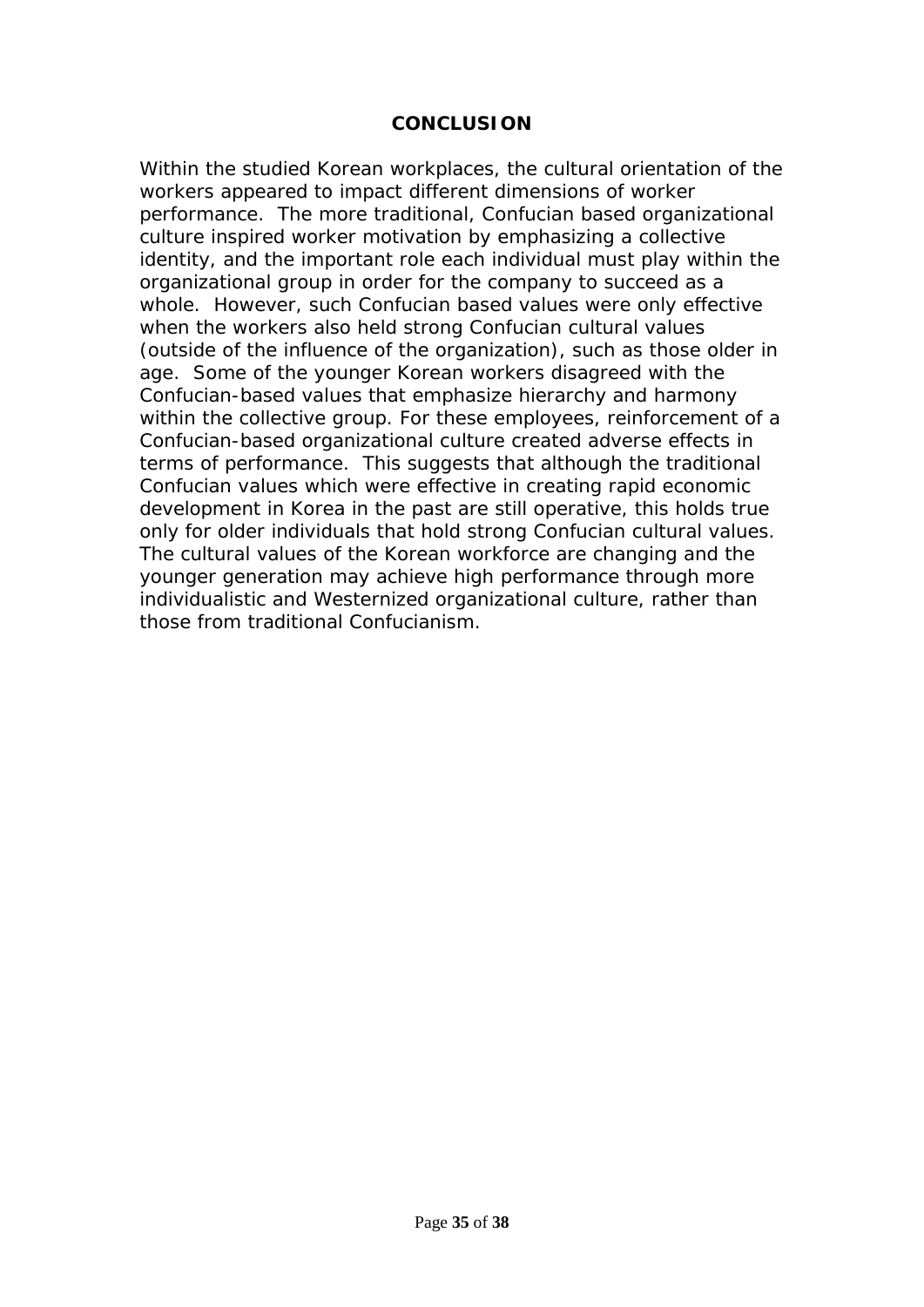#### **REFERENCES**

Chen, M. (2004). *Asian Management Systems: Chinese, Japanese and Korean Styles of Business*. Cengage Learning EMEA.

Chen, Z. X., Tsui, A. S., & Farh, J. L. (2002). Loyalty to supervisor vs. organizational commitment: Relationships to employee performance in China. *Journal of Occupational and Organizational Psychology*, *75*(3), 339–356.

Dastmalchian, A., Lee, S., & Ng, I. (2000). The interplay between organizational and national cultures: a comparison of organizational practices in Canada and South Korea using the Competing Values Framework. *The International Journal of Human Resource Management*, *11*(2), 388–412.

Education at a glance: OECD indicators. (2014). Retrieved from http://www.oecd.org/edu/Korea-EAG2014-Country-Note.pdf Hahn, J., Hwang, W., & Park, S. (1997). The Impact of the Characteristics of Organizational Culture on the Bases for Organizational Commitment. *Korean Journal of Management*, *5*(2), 95–134.

Hofstede, G. (1984). *Culture's consequences: International differences in work-related values*. Newbury Park, CA: Sage. Hofstede, G., & Bond, M. H. (1988). The Confucius connection: From cultural roots to economic growth. *Organizational Dynamics*, *16*(4), 5–21.

Hwang, S. J. J. (1991). Terms of address in Korean and American cultures. *Intercultural Communication Studies*, *1*(2), 117–136. Ingelhart, R. (1997). *Modernization and postmodernization: cultural, economic, and political changes in 43 societies*. Princeton, NJ: Princeton University Press.

Jang, S., & Chung, M. H. (1997). Discursive contradiction of tradition and modernity in Korean management practices: A case study of Samsung's new management. In S. A. Sackmann (Ed.), *Cultural complexity in organizations: Inherent contrasts and contradictions* (pp. 51–71). Thousand Oaks: Sage.

Kee, T. S. (2008). Influences of Confucianism on Korean corporate culture. *Asian Profile*, *36*(1), 9.

Khanna, T., Song, J., & Lee, K. (2011). The Paradox of Samsung's Rise. Retrieved from

http://www.hbs.edu/faculty/Pages/item.aspx?num=40700 Kim, A. E., & Park, G. (2003). Nationalism, Confucianism, work ethic and industrialization in South Korea. *Journal of Contemporary Asia*, *33*(1), 37–49.

Kim, D. O., Bae, J., & Lee, C. (2000). Globalization and labour rights: the case of Korea. *Asia Pacific Business Review*, *6*(3–4), 133–153.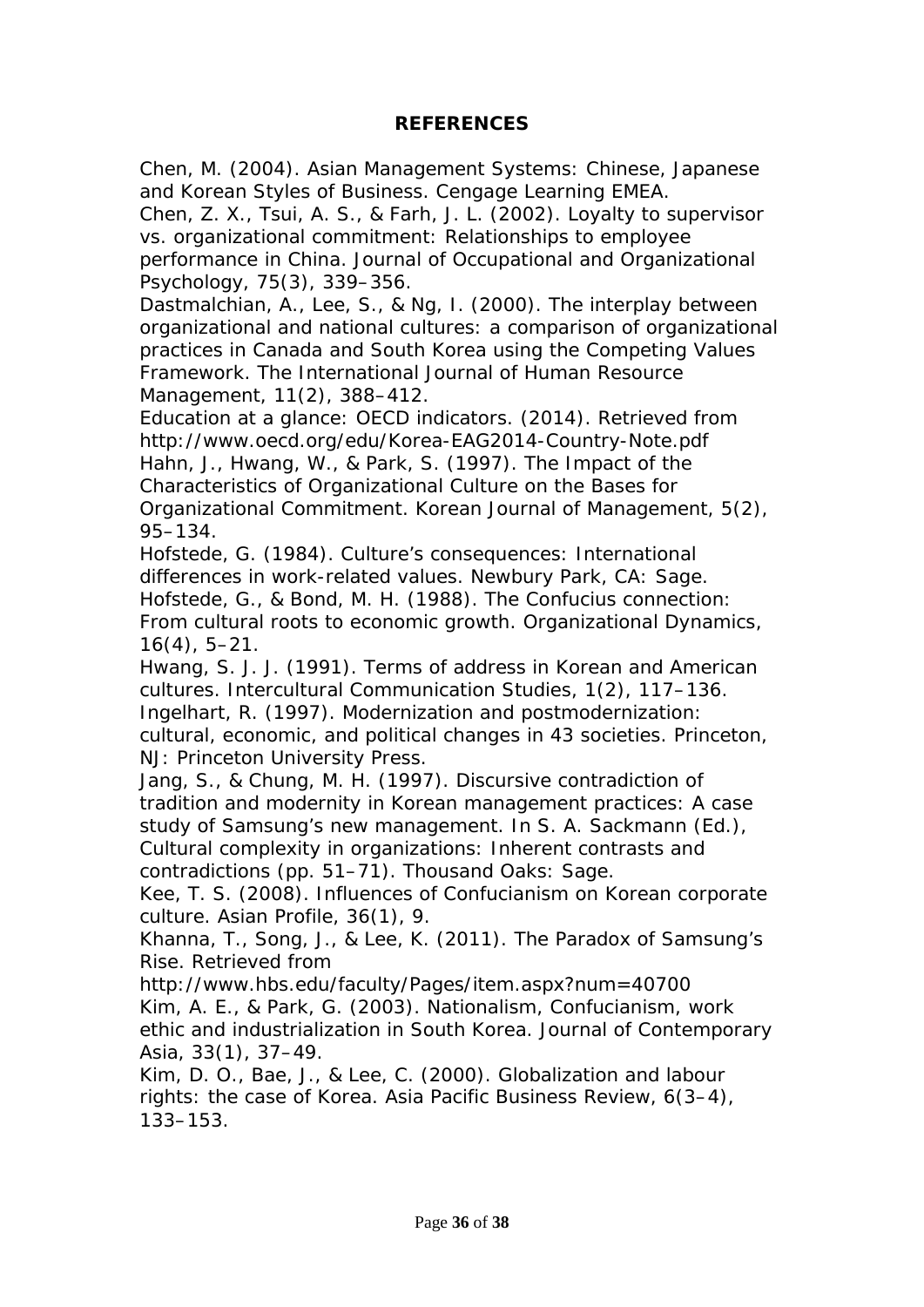Lee, H. C. (1998). Transformation of Employment Practices in Korean Businesses. *International Studies of Management & Organization*, *28*(4), 26–39.

Lee, J. K. (2006). Educational fever and South Korean higher education. *Revista Electronica de Investigacion Educativa*, *8*(1). Lee, J. K. (2001). Confucian Thought Affecting Leadership and Organizational Culture of Korean Higher Education. *Online Submission*. Retrieved from https://eric-ed-

gov.ezproxy.auckland.ac.nz:9443/?id=ED504451

McBrian, C. D. (1978). Language and Social Stratification: The Case of a Confucian Society. *Anthropological Linguistics*, *20*(7), 320–326. McSweeney, B. (2002). Hofstede's Model of National Cultural

Differences and their Consequences: A Triumph of Faith - a Failure of Analysis. *Human Relations*, *55*(1), 89–118.

Meglino, B. M., Ravlin, E. C., & Adkins, C. L. (1989). A work values approach to corporate culture: A field test of the value congruence process and its relationship to individual outcomes. *Journal of Applied Psychology*, *74*(3), 424–432.

Nugent, P. D., & Abolafia, M. Y. (2006). The Creation of Trust Through Interaction and Exchange The Role of Consideration in Organizations. *Group & Organization Management*, *31*(6), 628–650. Plester, B. (2016). *The complexity of workplace humour. Laughter, jokers, and the dark side of humour.* London: Springer.

Rowley, C., Benson, J., & Warner, M. (2004). Towards an Asian model of human resource management? A comparative analysis of China, Japan and South Korea. *The International Journal of Human Resource Management*, *15*(4–5), 917–933.

Schein, E. H. (2010). *Organizational Culture and Leadership*. San Francisco: John Wiley & Sons.

Shim, T. Y., Kim, M.-S., & Martin, J. N. (2008). *Changing Korea: Understanding Culture and Communication*. Peter Lang.

Stowell, J. A. (2003). The influence of Confucian values on interpersonal communication in South Korea, compared to China and Japan. *Intercultural Communication Studies*, *12*(4), 105–116. Trice, H. M., & Beyer, J. M. (1984). Studying Organizational

Cultures Through Rites and Ceremonials. *Academy of Management Review*, *9*(4), 653–669.

Wilkins, A. L., & Ouchi, W. G. (1983). Efficient Cultures: Exploring the Relationship Between Culture and Organizational Performance. *Administrative Science Quarterly*, *28*(3), 468–481.

Yao, X. (2000). *An Introduction to Confucianism*. Cambridge University Press.